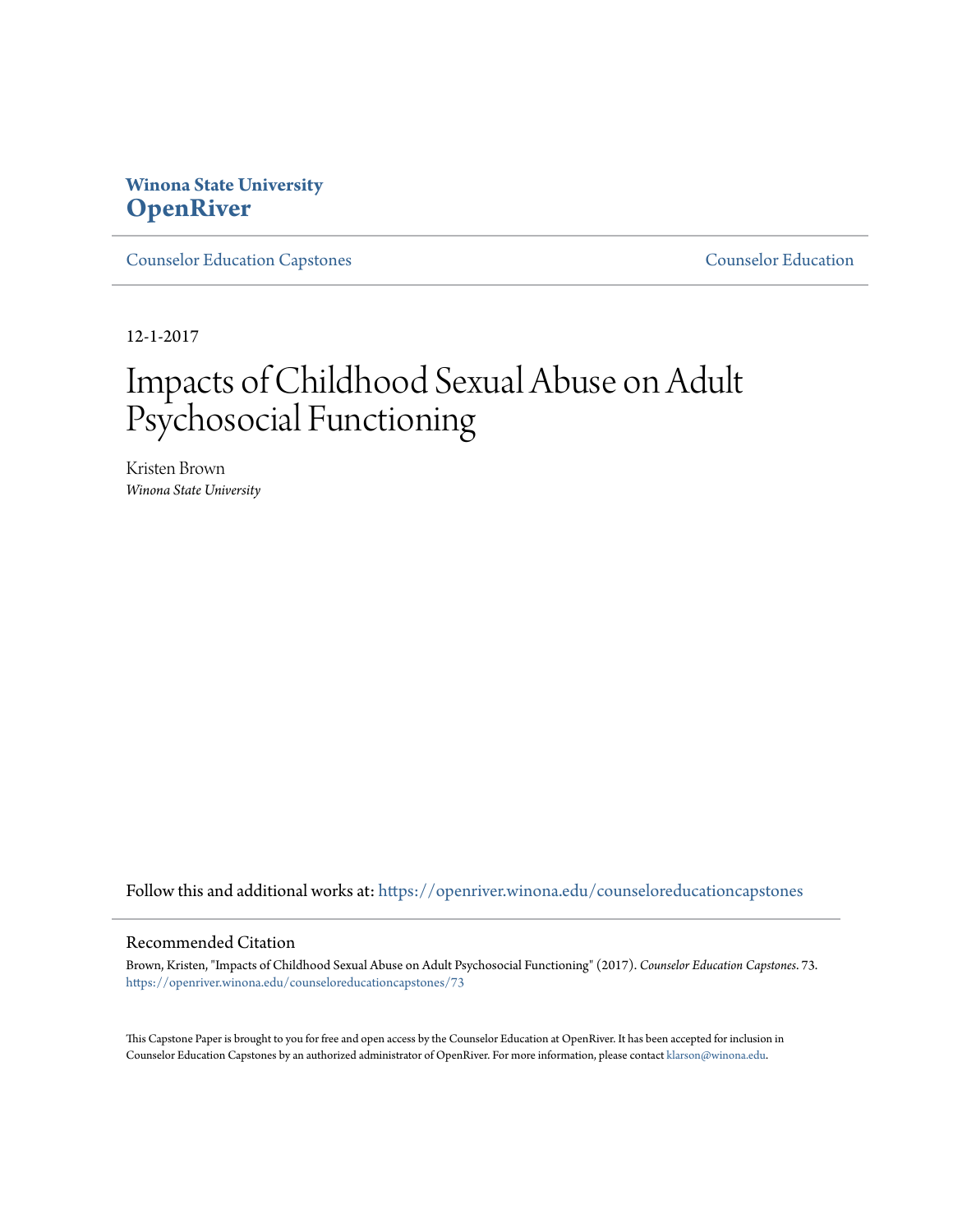Impacts of Childhood Sexual Abuse on Adult Psychosocial Functioning

Kris Brown

A Capstone Project submitted in partial fulfillment of the requirements

for the Master of Science degree in

Counselor Education at

Winona State University

Fall 2017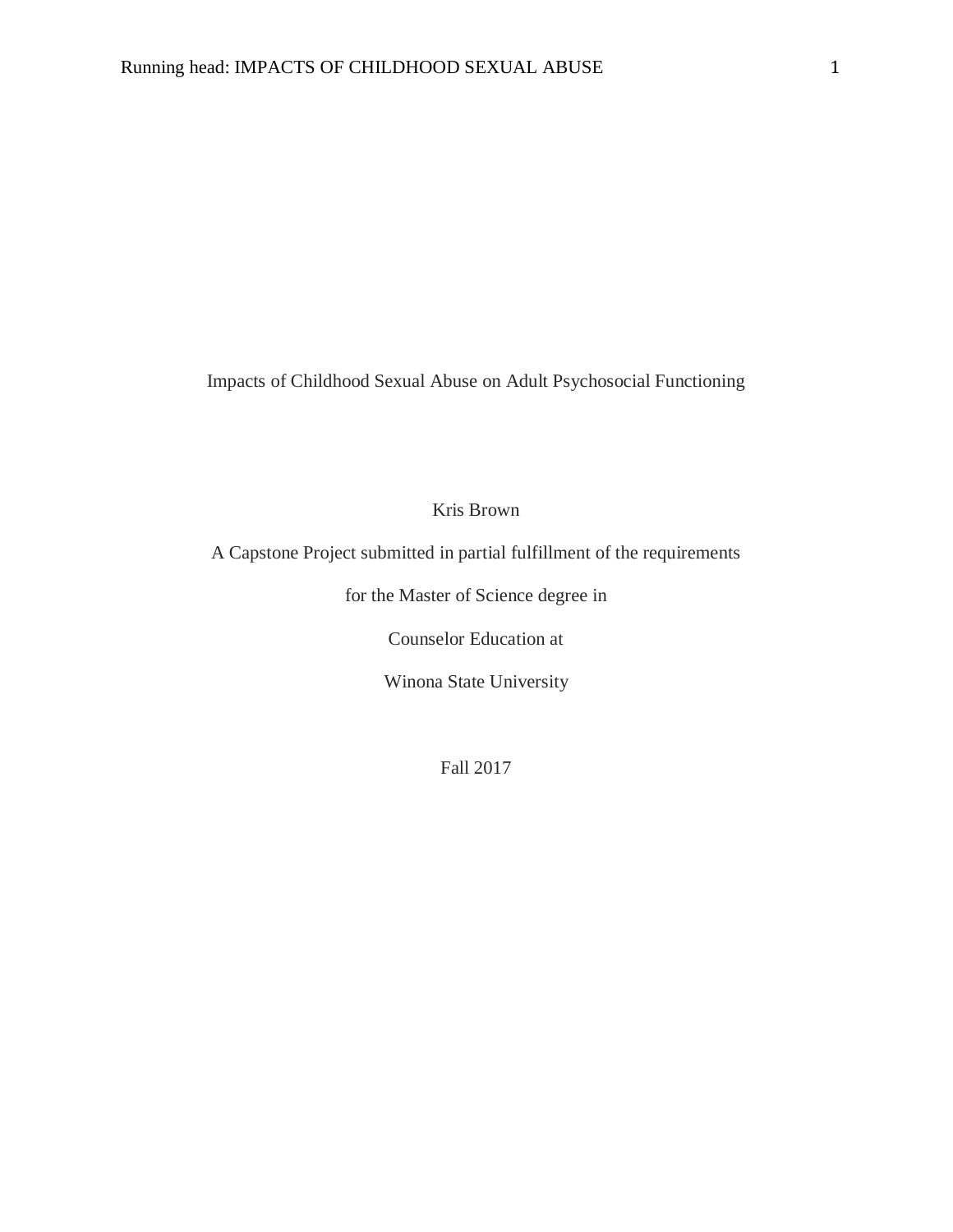Winona State University

College of Education

Counselor Education Department

# CERTIFICATE OF APPROVAL

## CAPSTONE PROJECT

\_\_\_\_\_\_\_\_\_\_\_\_\_\_\_\_\_\_\_\_\_\_\_\_\_\_

IMPACTS OF CHILDHOOD SEXUAL ABUSE ON ADULT PSYCHOSOCIAL

\_\_\_\_\_\_\_\_\_\_\_\_\_\_\_\_\_\_\_

FUNCTIONING

This is to certify that the Capstone Project of

## KRISTEN BROWN

Has been approved by the faculty advisor and the CE 695 – Capstone Project

Course Instructor in partial fulfillment of the requirements for the

Master of Science Degree in

Counselor Education

Capstone Project Supervisor: \_\_\_\_\_\_\_\_\_\_\_\_\_\_\_\_\_\_

Name

Approval Date: \_\_\_\_\_\_\_\_\_\_\_\_\_\_\_\_\_\_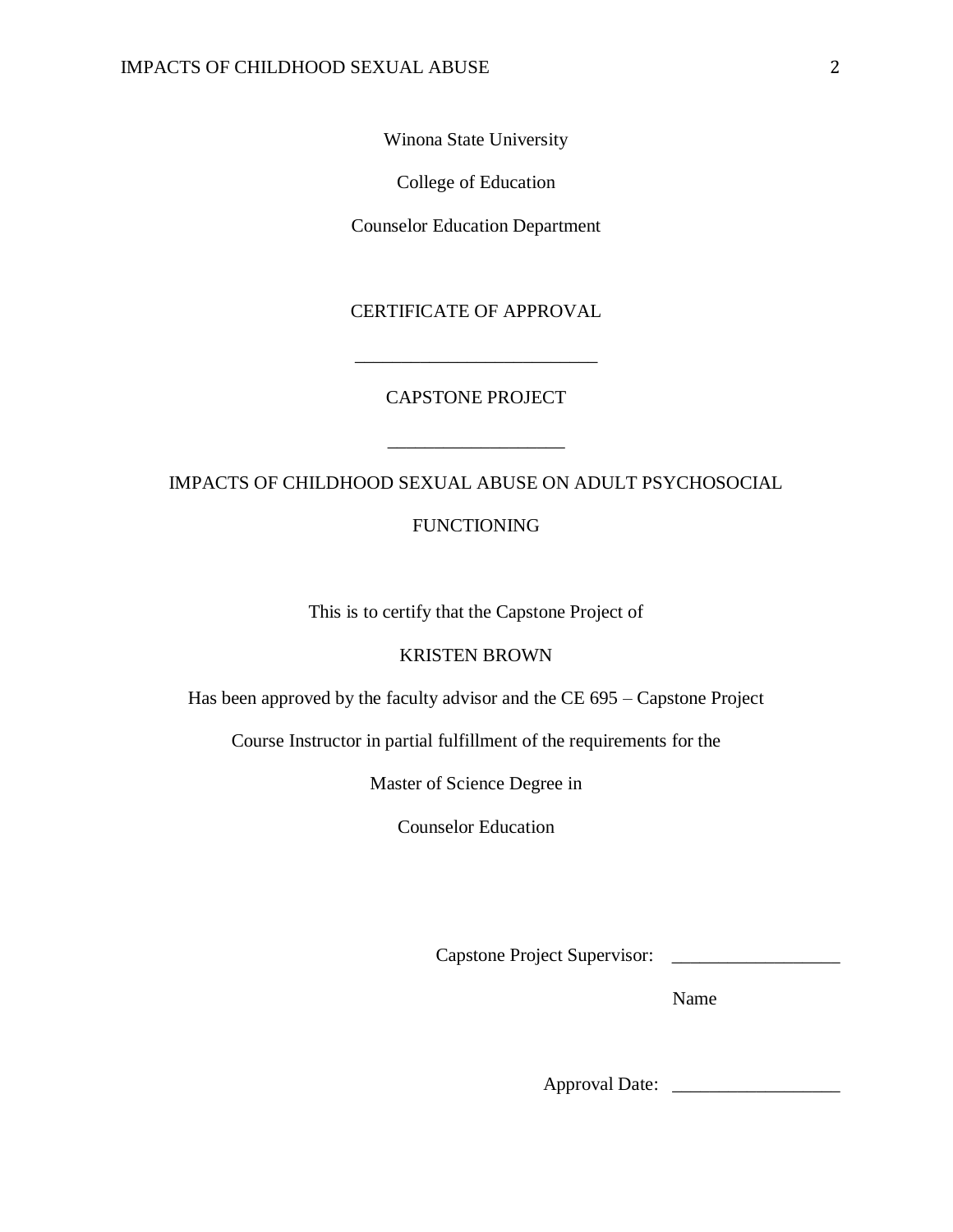# **Contents**

| Erikson's Theory of Psychosocial Development ———————————————————— 6 |  |
|---------------------------------------------------------------------|--|
|                                                                     |  |
|                                                                     |  |
|                                                                     |  |
| The Effects of CSA on Intimate Relationships ————————————————————12 |  |
|                                                                     |  |
|                                                                     |  |
|                                                                     |  |
|                                                                     |  |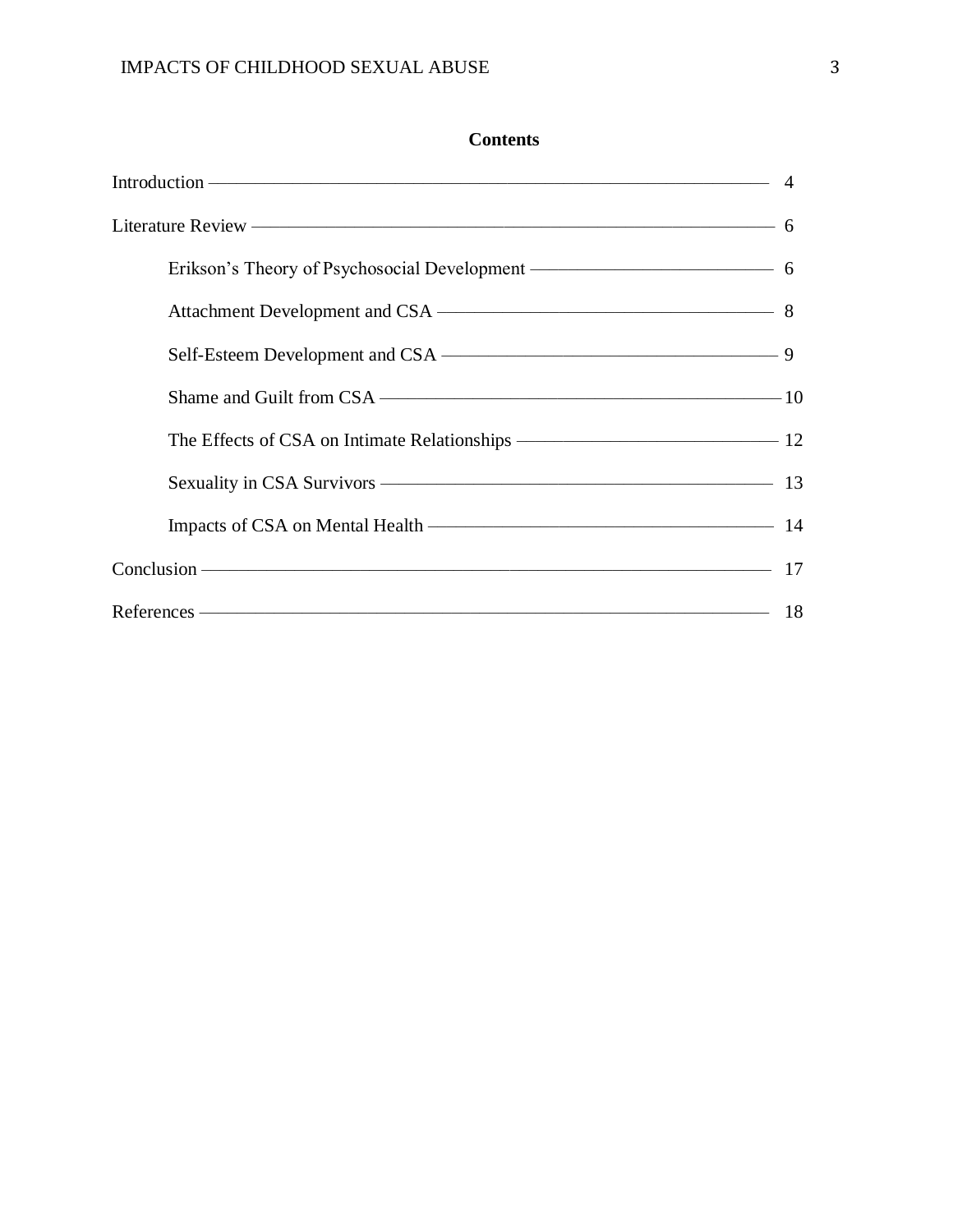Impacts of Childhood Sexual Abuse on Adult Psychosocial Functioning

Over the past several decades, a proliferation of studies has pointed to the significant and enduring effects of childhood sexual abuse (CSA: Finkelhor, 1985; Godbout, 2013; Hall & Hall, 2011; Horowitz, Spatz Widom, McLaughlin, & Raskin White, 2001; Ratican, 1992)**.** 

Ratican (1992) describes CSA as "Any sexual activity, overt or covert, between a child and an adult, or older child where the younger child's participation is obtained through seduction or coercion" (p. 33). The World Health Organization (1999) defines CSA as the following:

Child sexual abuse is the involvement of a child in sexual activity that he or she does not fully comprehend, is unable to give informed consent to, or for which the child is not developmentally prepared and cannot give consent, or that violates the laws or social taboos of society. Child sexual abuse is evidenced by this activity between a child and an adult or another child who by age or development is in a relationship of responsibility, trust or power, the activity being intended to gratify or satisfy the needs of the other person. This may include but is not limited to: 1) the inducement or coercion of a child to engage in any unlawful sexual activity; 2) the exploitative use of a child in prostitution or other unlawful sexual practices; 3) the exploitative use of children in pornographic performance and materials. (p. 15-16)

Because CSA is not uniformly defined and is often not reported, prevalence statistics may vary (Finkelhor, 2009). In 2012, 62,939 cases of CSA were reported within the U.S. (U.S. Department of Health and Human Services, 2012).According to the National Center for Victims of Crime (2012), one in five girls and one in 20 boys is a victim of child sexual abuse. The World Health Organization (WHO, 2017) reports even more dire numbers, indicating one in five women and one in 13 men have been sexually abused as a child.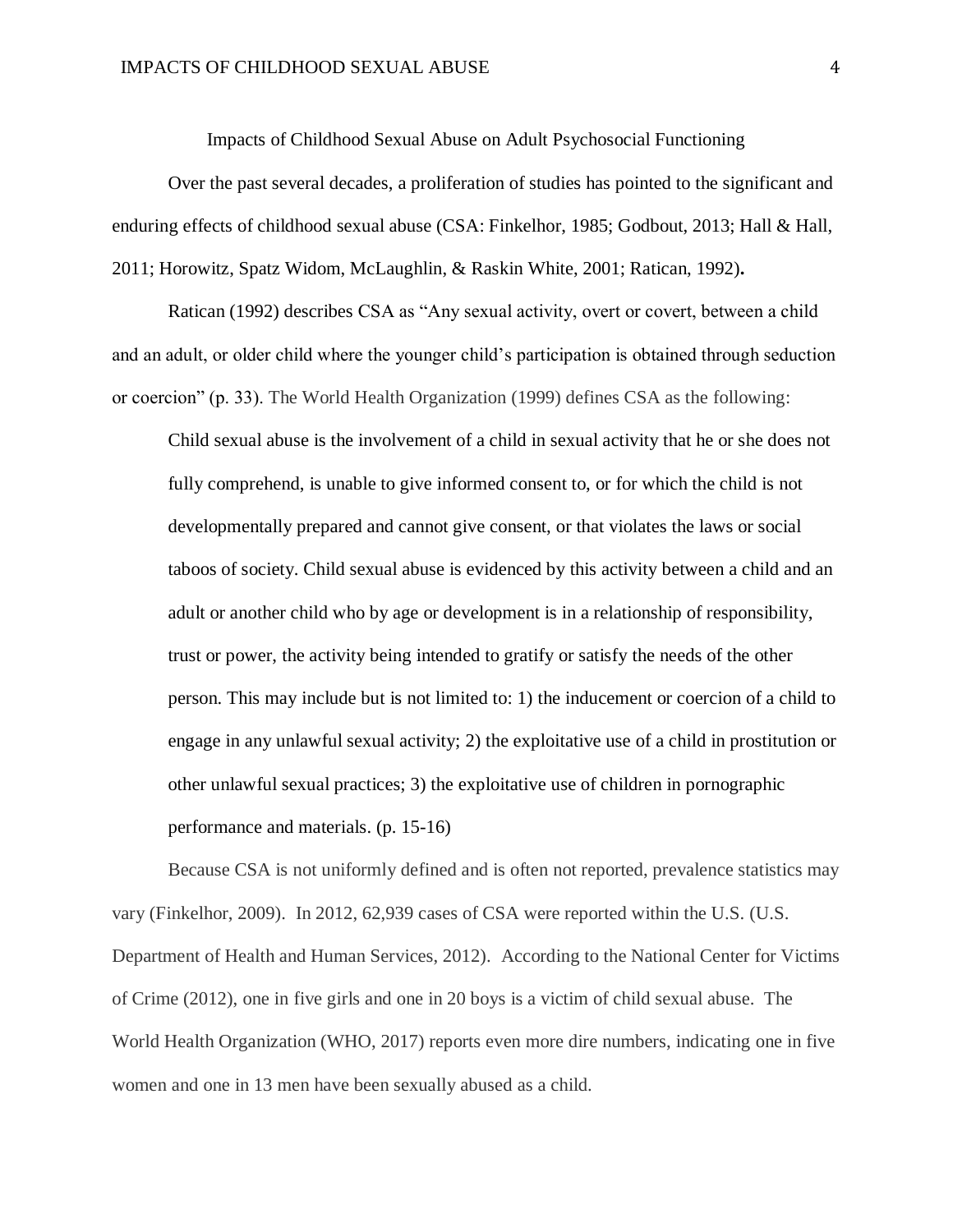Unlike adult sexual abuse, CSA is most often inflicted by adult caregivers who manipulate the victim's trust, and interfamilial abuse accounts for one third of all CSA cases (World Health Organization, 2003). The U.S. Department of Justice (2000) National Incidentbased Reporting System shows adults were the offenders in 60% of the sexual assaults of youth under age 12. Strangers were the offenders in just 3% of sexual abuse victimizations against victims under age six, and in 5% of the sexual abuse cases of youth ages six through 11.

There is no single cause of CSA, and family, child, and environmental risk factors may increase likelihood of occurrence (Finkelhor, 1985; World Health Organization, 2003). Child characteristics such as intellectual and physical disabilities have been shown to increase vulnerability to CSA victimization (Crosse, Kaye, & Ratnofsky, 1993). Parent and caregiver risk factors include low self-esteem, poor impulse control, depression, substance abuse, anxiety, and antisocial behavior. Family structure influences CSA risk, and risk is lowest for children who live with their biological parents. Children who live in foster care are ten times more likely to experience CSA than children who live with their biological parents. Risk of CSA is highest for children who live with an unmarried parent who has a live-in partner. These children are 20 times more likely to be victimized than children living with both of their biological parents (Sedlak, et al., 2010).

Through a survey of the research literature, this paper will examine the impact of CSA on adult psychosocial functioning as manifest through attachment (Dimatrova et al, 2010; Markese, 2008 ), self-esteem (Briere and Runtz, 1993; Feinauer & Hilton, 2003; Gold, 1986; Ratican, 1992; Zupanic & Kreidler, 1999), shame (Black, Curran, & Dyer, 2013; Dorahy, 2011; Feinauer & Hilton, 2003; Feiring, Simon, & Cleland, 2009; Finkelhor, 1985; Hall & Hall, 2011; Lutwash, Panish, & Ferrari, 2003; Ratican, 2002; Zupanic & Kreidler, 1998), intimate relationships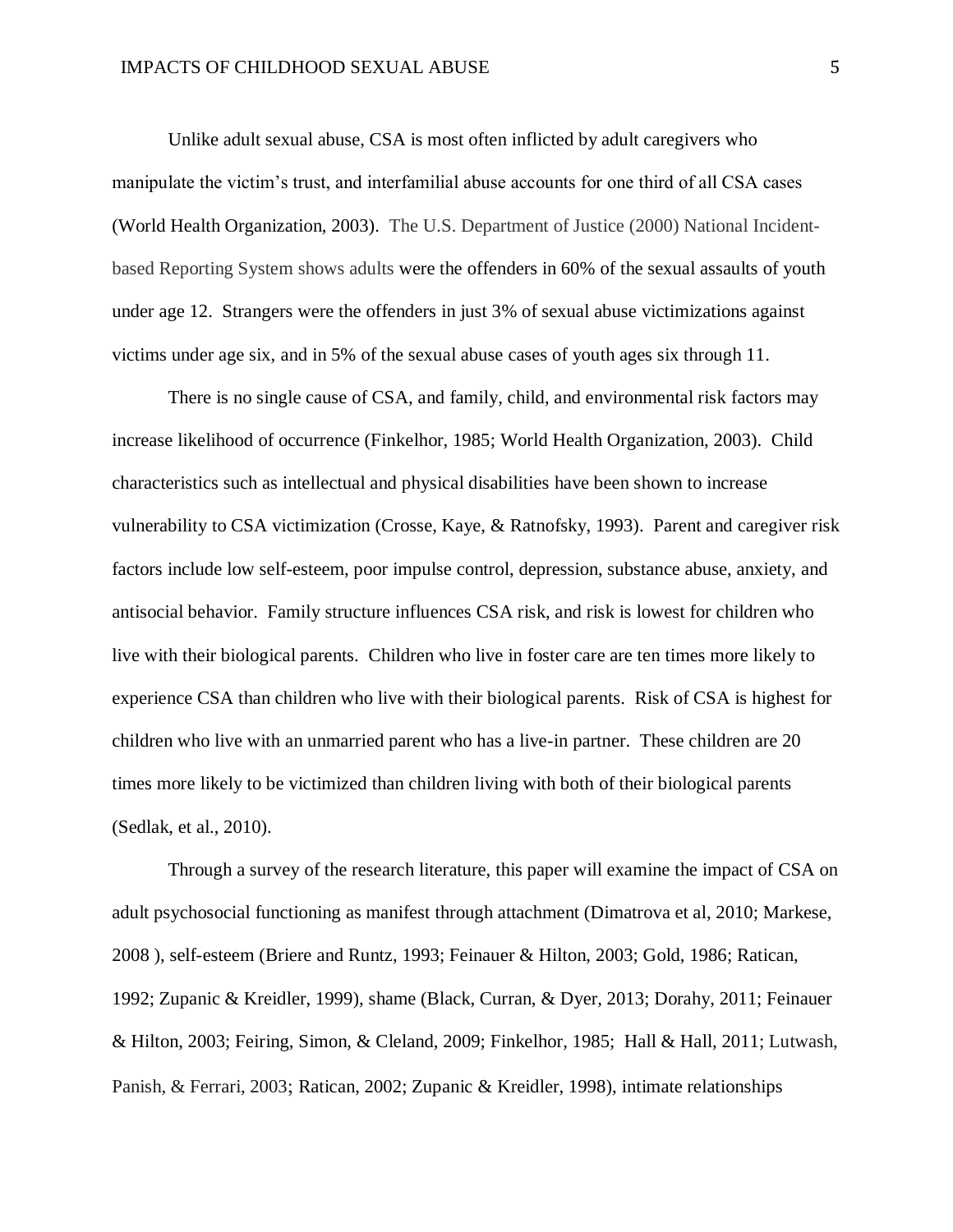(Berzoff, 2008; Briere and Runtz, 1993; Finkelhor & Browne, 1985; Godbout, 2013; Ratican, 1992 ), sexuality (Beitchman et al., 1992; Frias, Brassard, & Shaver, 2014; Godbout, 2013; Maltz, 2002; Ratican, 1992; Whisman & Snyder, 2007), and mental health (Alvarez et al., 2011; Baldwin, 1990; Bebbington et al., 2011; Beitchman et al., 1992; Hall and Hall, 2011; Horowitz, Widom, McLaughlin, & White, 2001; Spataro, Mullen, Burgess, Wells, & Moss, 2004; Perry & Wright, 2006; Ratican, 1992).

The extremely high prevalence of CSA may indicate that many clients seeking counseling services may have disclosed or undisclosed histories of childhood sexual abuse. To improve counseling outcomes with adult clients, counselors should be educated on the symptoms and profound, enduring impacts of CSA. With an understanding of the long-term effects of CSA, counselors may better help clients address areas of functioning impacted and impaired by their experience of CSA.

#### **Literature Review**

## **Erikson's Theory of Psychosocial Development**

Erik Erikson's (1963) model of psychosocial development consists of eight stages spanning from birth to death. In this life cycle approach, Erikson (1963) argued that development is influenced by biological forces, social demands, and an individual's success in resolving developmental, age-specific 'crises' associated with each stage. Each crisis can be viewed as a turning point with potential to advance or hinder development. Resolution of each psychosocial crisis fosters growth, increases interconnections, and develops equilibrium between self and environment. Failure to meet the psychosocial challenge of a particular stage may lead to regression or fixation within a particular stage of development, and impede development in subsequent stages (Corey & Corey, 2014).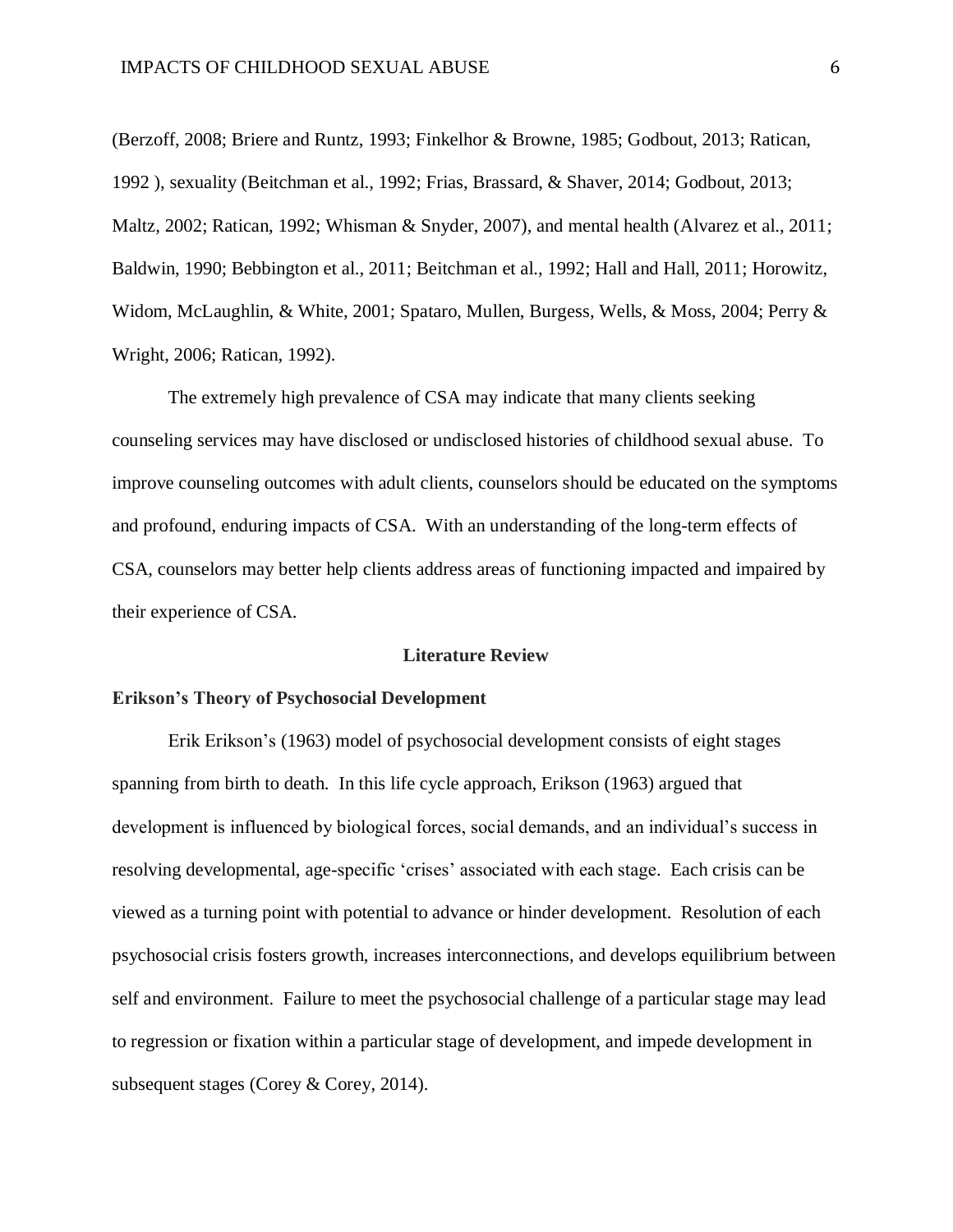Erikson (1963) emphasized that psychological outcomes occur along a continuum between the two polarities of each stage: mistrust versus trust (birth–18 months), autonomy versus shame and doubt (2–3 years), initiative versus guilt (3–5 years), industry versus inferiority (6–11 years), identity versus role confusion (12–18 years), intimacy versus isolation (19–35 years), generativity versus stagnation (35–65 years), and integrity versus despair (65–death). In healthy development, a balance between each pair of ego qualities is achieved. For example, a measure of mistrust may be adaptive in situations involving threat of harm. However, optimal development occurs when psychosocial strengths (trust, autonomy, initiative, industry, identity, intimacy, generativity, integrity) outweigh corresponding vulnerabilities (Erikson, 1963).

Erikson's (1963) psychosocial model is epigenetic. Each stage builds on previous stages, and impacts later stages. This model, however, represents a typical process of development. Personal experience and environmental influences may account for variations in the timing of stages. Erikson (1963) believed earlier stages may be visited later in life, and later stages may be addressed earlier in life. Hamachek (1990) contends, "Ego qualities are not achieved once and for all, nor are they gained by forever overcoming challenges" (p. 679). The process of human development is life-long and conflicts remain throughout the life cycle. Being psychologically alive requires the resolution of psychosocial conflicts unceasingly across the lifespan (Hamachek, 1990). Successfully navigating conflicts from birth to adolescence positions a person to function successfully in adulthood (Sigelman and Rider, 2012).

Once adolescent identity is established, an individual may be prepared to develop intimate relationships in early adulthood. The experience of CSA, however, creates a precarious foundation for subsequent personality development and relationships. Survivors in early adulthood often struggle to develop identity and intimacy, as they have often not yet established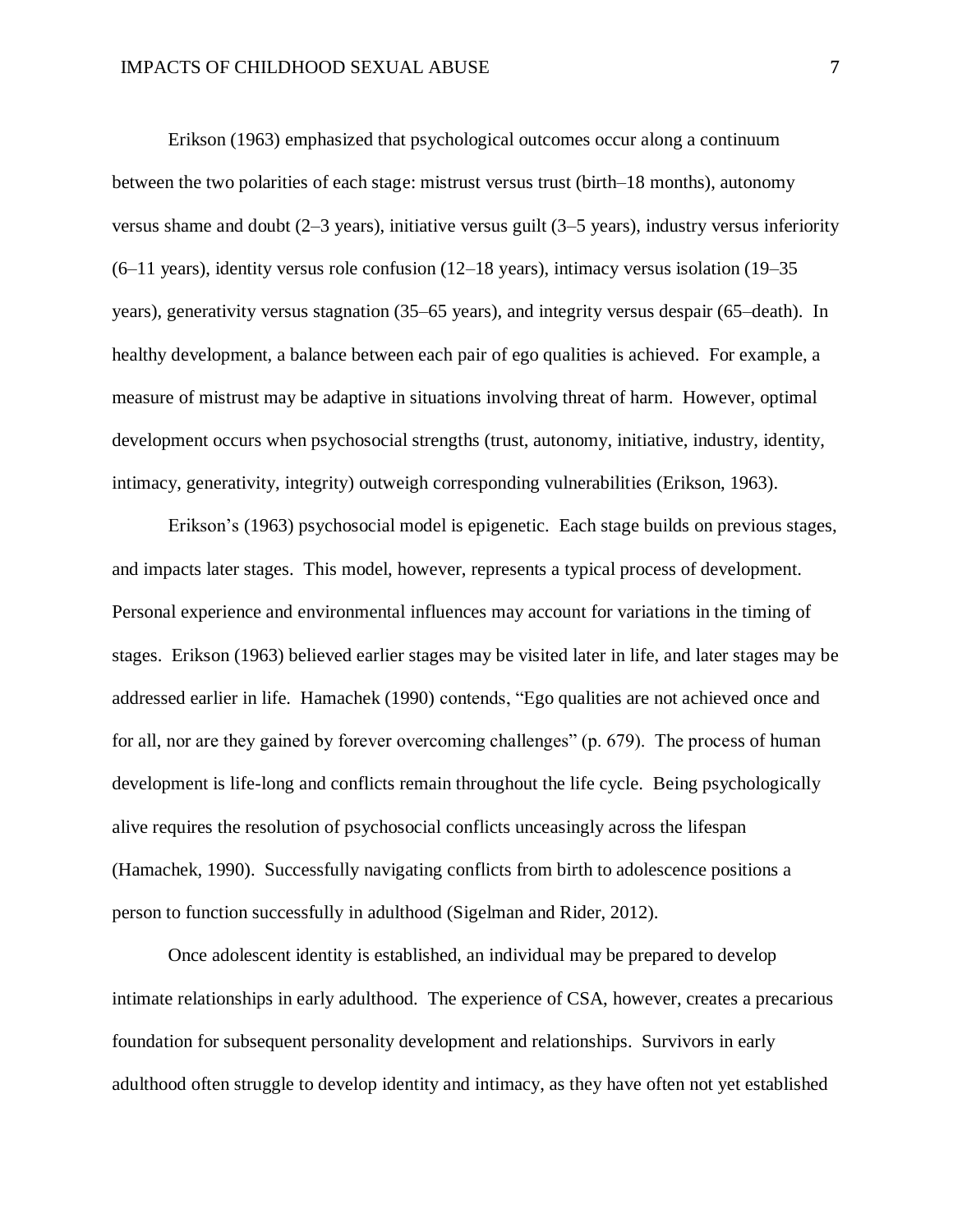necessary ego strengths of trust, autonomy, initiative, industry, and identity in previous developmental stages.

## **Attachment Development and CSA**

Attachment involves connecting with an individual who is a perceived source of security (Bowlby, 1973). Intimate relationships in adulthood are informed by attachment style learned in early childhood. When infants experience a sense of security within their primary relationship, they tend to feel secure and emotionally attached in their adult relationships. Adults with secure attachment styles view themselves as worthy of love and support. These adults view significant others as supportive, trustworthy and well intentioned (Dimitrova et al., 2010). When infants do not experience a sense of security within their primary relationships, they may also feel insecure and emotionally unattached in their adult relationships. Corey and Corey (2014) assert, "The quality of an infant's attachment pattern is related to the quality of relationships in later life" (p. 45). Research indicates that early abuse by caregivers is linked to insecure, disorganized attachment in infants (Markese, 2008). Disorganized attachment is characterized by an infant's confusion over whether to approach or avoid an unreliable or unsafe caregiver (Sigelman & Rider, 2012).

Additionally, the experience of CSA often compromises survivors' capacity to trust people, which can lead to a sense of isolation and difficulty forming secure attachments (Larsen et al., 2011). Individuals with history of CSA often struggle to trust others and form stable and secure relationships (Dimitrova et al., 2010). Corey and Corey (2014) assert that disconnection resulting from insecure attachments "inhibits learning the essential emotional habits that will enable them to care about others, to be compassionate, and to form meaningful connections with others" (p. 45).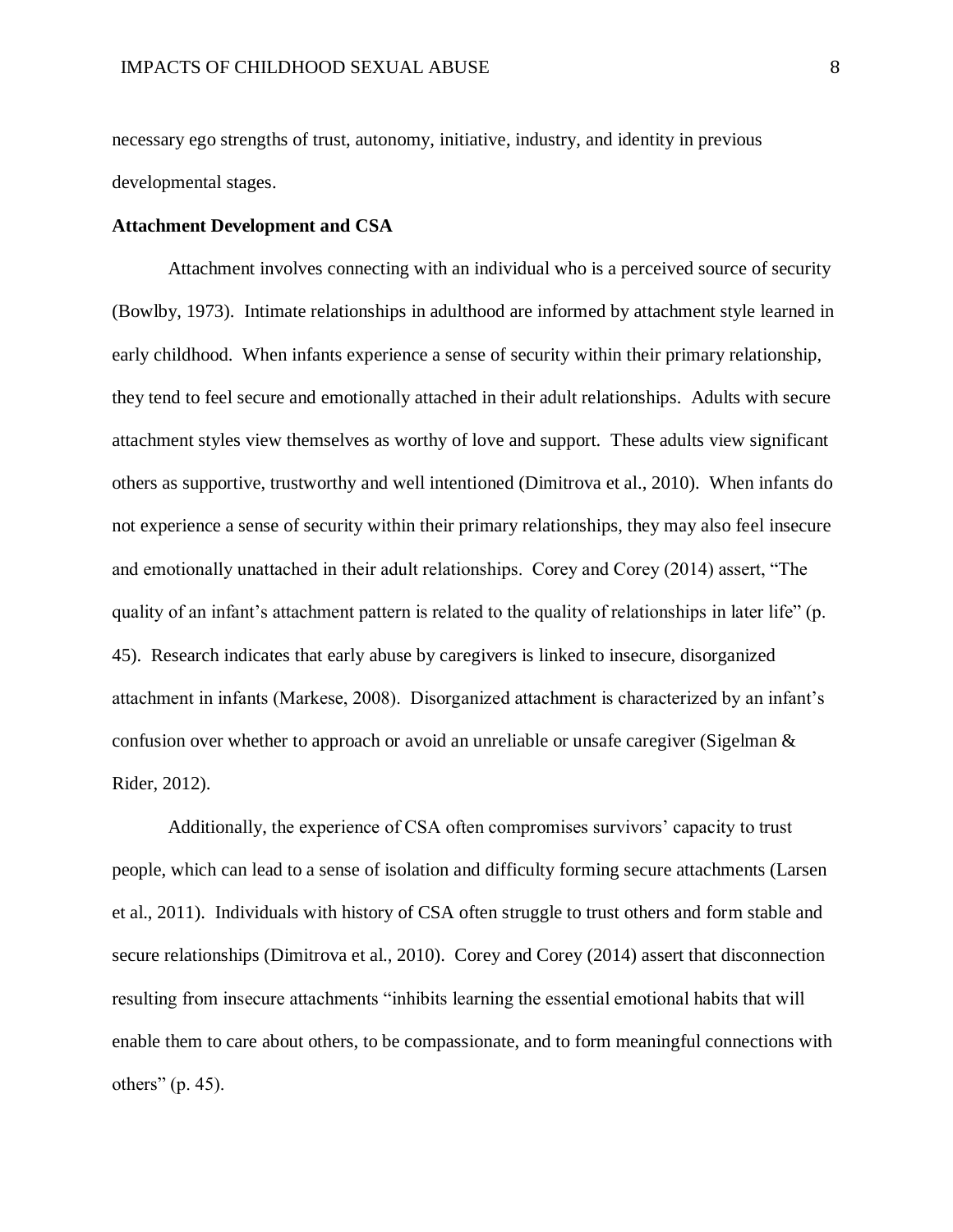### **Self-Esteem Development and CSA**

Intimacy and connection require self-esteem, a sense of autonomy, and establishing a sense of one's unique self in relation to others (Corey & Corey, 2014). Low self-esteem is expressed in victims of CSA through lack of self-respect. Because survivors of CSA have often disowned or depersonalized their bodies, they often exhibit difficulty with self-care (Ratican, 1992). Zupnanic and Kreidler (1999) state, "Quite typically, survivors of abuse have great difficulty giving themselves support even in the simplest ways" (p. 33). Through the experience of abuse, victims often develop the perception that the needs of others are primary. The survivor learns his or her needs are unimportant compared to the needs of others (Zupanic & Kreidler, 1999). With this template forged by sexual trauma, the survivor often struggles with identifying and expressing his or her own needs or having a healthy sense of self-worth.

Negative cognitions related to self and environment are common in CSA survivors and survivors tend to overestimate danger and underestimate one's sense of worth (Briere and Runtz, 1993). A sense of helplessness may arise from a child's physical or psychological inability to stop the abuser. Gold (1986) found adult women with CSA history more often attributed negative events to internal factors, and positive events were more often attributed to external factors. Feinauer and Hilton (2003) assert that sexual abuse "corresponds with a sense of shrinking, or being small, and being worthless and powerless" (p. 66). Survivors of childhood sexual abuse may lack self-efficacy, empowerment, and self-esteem, which are necessary components for developing and maintaining intimate relationships (Ratican, 1992).

Ratican (1992) contends, "sexual abuse survivors are deeply and seriously alienated from the one piece of territory that they own: their own bodies" (p. 34). Finkelhor (1985) asserts, as a child's body and personal space are repeatedly invaded, his or her sense of self-efficacy is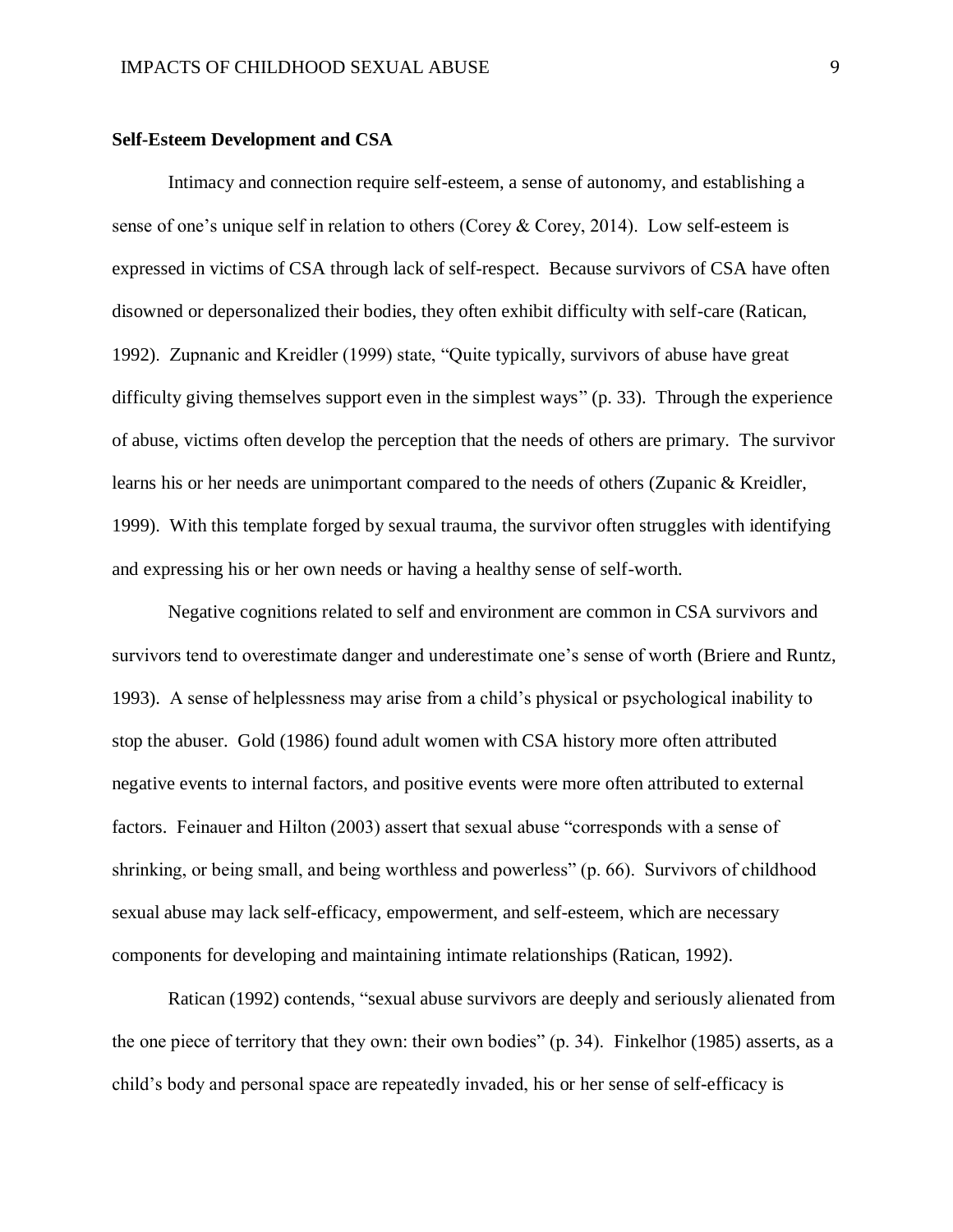contravened. Additionally, if a victim discloses the abuse and is not believed, his or her sense of powerlessness may increase (Finkelhor, 1985).

#### **Shame and Guilt from CSA**

Guilt and shame are related feelings and often occur conjunctively in victims of CSA (Hall & Hall, 2011). Guilt can be understood as a feeling that results from doing something wrong or bad. Shame is the internalization of guilt resulting in feelings of being inherently wrong or bad and is an emotion characterized by the perception of the self being profoundly flawed, incapable, and unacceptable (Black, Curran, & Dyer, 2013). Black et al. (2013) go further to describe shame as "a complex self-conscious emotion that is characterized by...an affective desire to be unseen" (p. 646). Eisenberg (2000) states, "When a person experiences shame, the entire self feels exposed, inferior, and degraded" (p. 667). The connection between shame and CSA is well documented (Feinauer & Hilton, 2003).

Survivors of CSA experience guilt and shame on multiple levels. Adult survivors of often feel that they did something wrong and hold themselves responsible for allowing abuse in being passive or silent. The survivor may also feel guilty for receiving emotional, physical and material benefits from the abuse (Ratican, 2002). As a coping mechanism, sexually abused children may believe they are flawed, rather than acknowledge a primary source of security is unsafe and capable of great harm (Finkelhor, 1985; Ratican, 1992). Children often accept blame for their abuse due to the stigma and secretive nature of CSA, condemnation of the victim by the perpetrator, and the illegal nature of CSA (Feiring, Simon, & Cleland, 2009).

At typical levels, shame may promote social and moral development (Black et al., 2013), amplify awareness, and protect one's humanity (Zupanic & Kreidler, 1998). Childhood sexual abuse survivors often experience excessive levels of chronic, intense shame, which Zupanic and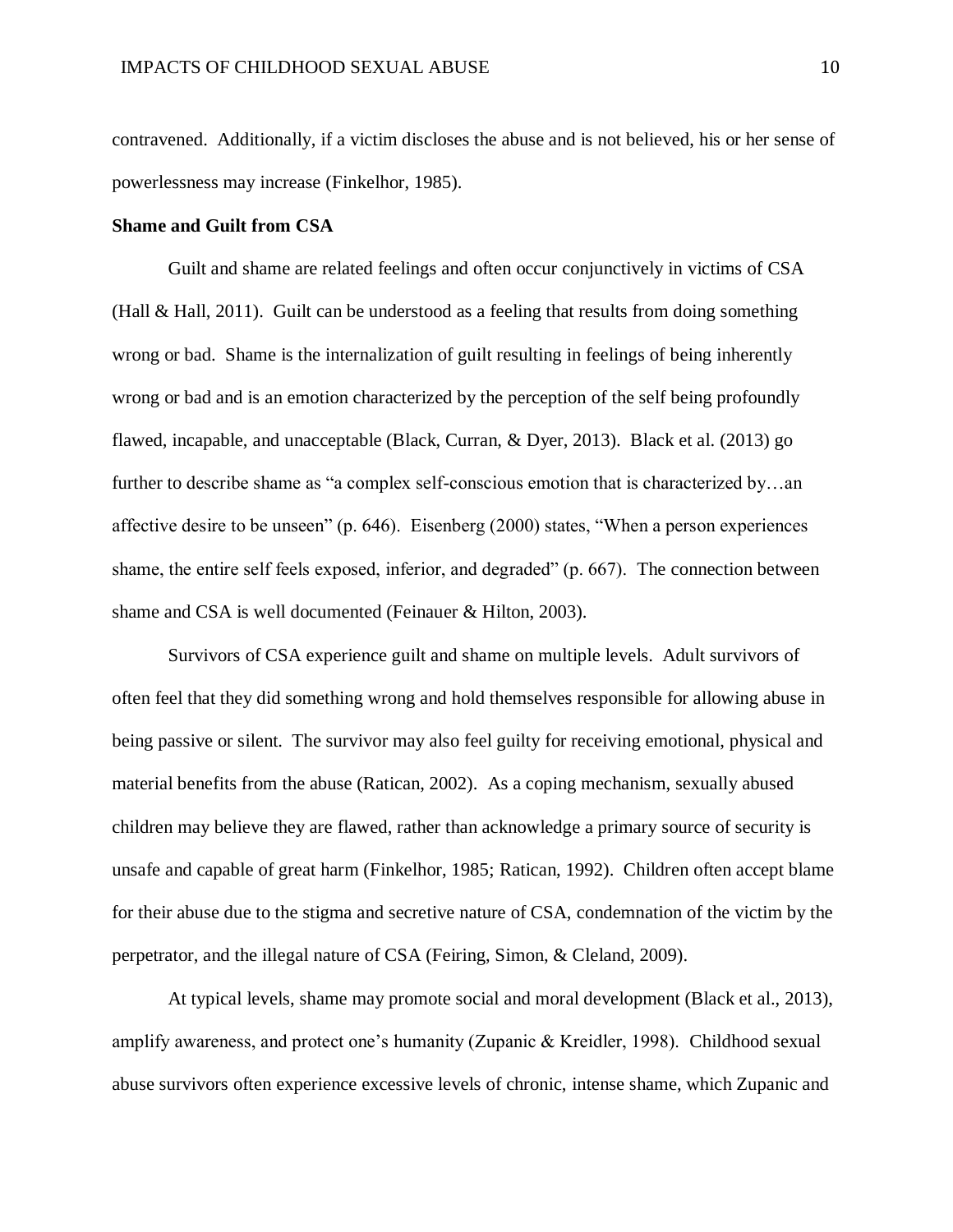Kreidler (1998) identify as pathological or toxic shame. Toxic shame can restrict emotional expression, inhibit interpersonal connection, and "create unparalleled misery" (Zupanic & Kreidler, 1998, p. 30).

Because the motivations and implications of shame and intimacy are antithetical, survivors of CSA are often conflicted and experience difficulty in developing intimate relationships. The process of developing intimacy requires emotional vulnerability, exposure, and connection (Brown, 2012) which may be incomprehensible and fear-provoking to CSA survivors. Additionally, shame is characterized by avoidant behaviors, which have a severing impact on interpersonal relationships (Dorahy, 2011). Black et al. (2013) assert, a sense of shame produces "feelings of anxiety about negative evaluation from others" (p. 647). Due to concern about undesirability, people who experience shame, such as adults who experienced CSA, may have trouble developing relationships.

Because survivors experience high levels of shame, they tend to isolate themselves in fear that others might discover how bad they are. As Lutwash, Panish, and Ferrari (2003) explain, "shame elicits strong self-deprecating reactions of the entire self" (p. 910). Thus, survivors may feel so ashamed of their history, that they may conceal it. Furthermore, concealing may reinforce the survivor's misperception that in order to be accepted he or she must not disclose experiences of childhood sexual abuse. Survivors of CSA often feel intrinsically bad to deserve the treatment they have received. In attempt to preclude negative perceptions and censure, survivors may maintain emotional distance in relationships (Ratican, 2002, Hall & Hall, 2011). Adult survivors commonly experience pathological levels of shame and are consequently reluctant to disclose their experiences of childhood sexual abuse. Further, intentionally withholding personal information in close relationships may inhibit intimacy and perpetuate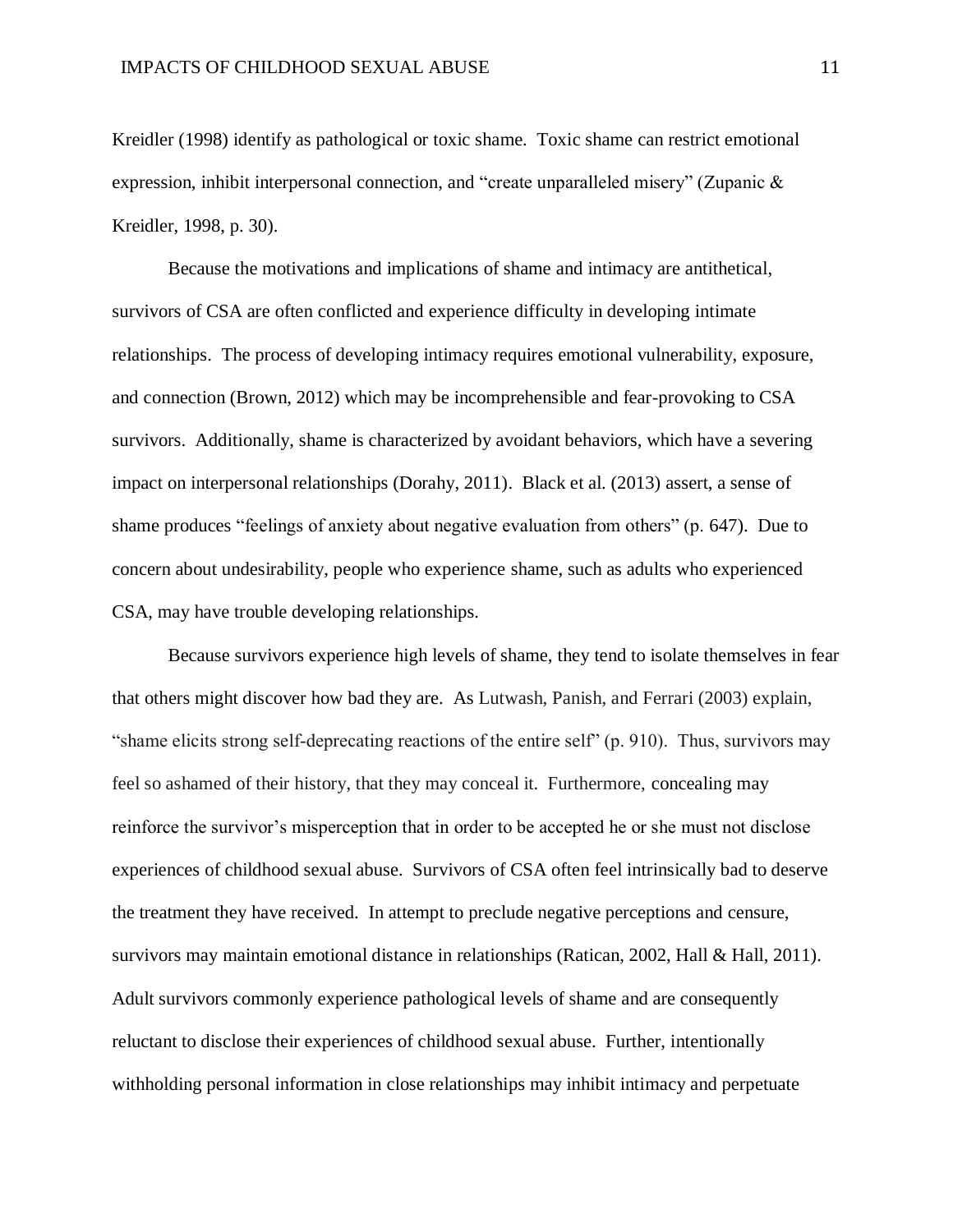shame (Zupanic & Kreidler, 1998).

#### **The Effects of CSA on Intimate Relationships**

CSA results in dysfunctions that create barriers to intimacy and healthy development. Sexual abuse survivors often demonstrate patterns of mistrust and estrangement, and numerous studies correlate history of CSA with impairment of interpersonal functioning in adulthood (Berzoff, 2008; Briere and Runtz, 1993; Finkelhor & Browne, 1985; Godbout, 2013; Ratican, 1992). These impairments include insufficient identity development, discomfort in forming close relationships, distrust of self and others, and distorted sense of self-worth.

Establishing a healthy identity is necessary for engagement in intimacy and long-term relationships (Berzoff, 2008). Avoidance of intimate relationships, substance abuse, social isolation, problems of self-confidence and confidence in others, dysfunctional anxiety-reducing behaviors (self-mutilation), and severe psychological distress are correlated with childhood trauma survivor's difficulty developing and maintaining marital relationships (Godbout, 2013).

If an individual's sense of identity is insufficiently developed, he or she may struggle to develop and maintain intimacy. An individual must achieve an independent identity in order to create a shared identity with another person. Without a clear sense of self, a person may fail to create intimacy, experience fear of commitment, and establish over-dependence (Sigelman & Rider, 2012).

Hamachek (1990) suggests that developing intimate relationships requires mutuality, compromise, and expanding the self to include others. Berzoff (2008) contends that mutuality "requires the ability to lose oneself and find oneself in another, without losing one's identity" (p. 112). Because survivors of CSA struggle with identity and are highly self-protected, they often find difficulty in developing mutuality (Berzoff, 2008).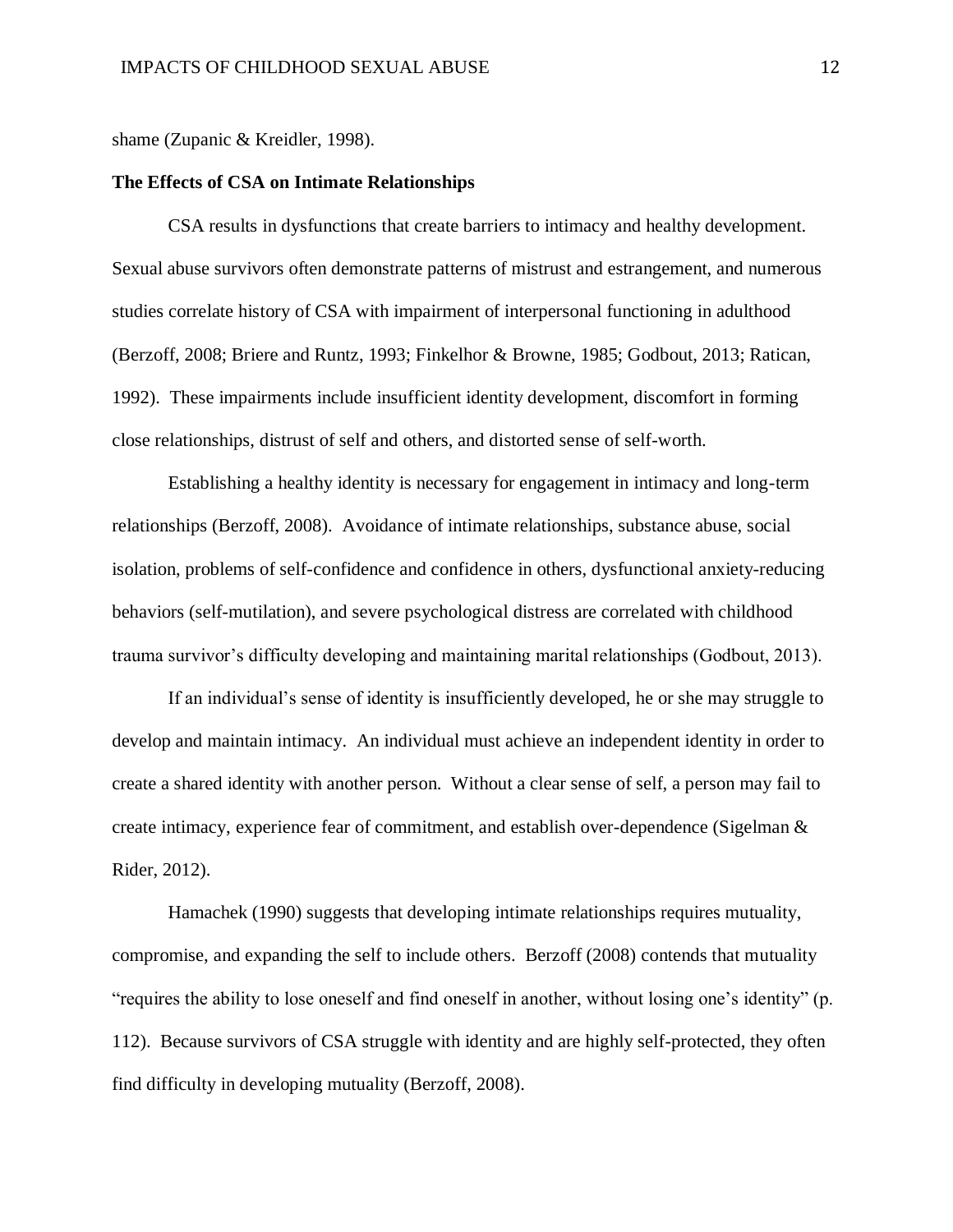CSA is associated with the development of cognitive distortions, including overestimation of danger and underestimation of self-worth, that may impair relationships (Briere & Runtz, 1993). Many survivors of CSA report duality of thinking. In reflecting on abuse experiences, survivors often report feeling they could have prevented the abuse. At the same time, they report feeling powerless, weak, and shameful. Survivors of CSA have often been betrayed and deeply wounded by perpetrators professing to love them. This dissonance causes distorted perceptions about loving relationships that often hinder intimacy (Briere & Runtz, 1993; Zupanic & Kreider, 1999).

Dimitrova et al. (2010) assert, the experience of CSA may deteriorate the quality of subsequent relationships, particularly if the survivor is uncomfortable forming intimate and close relationships. Larsen, Sandberg, Harper, and Bean (2011) contend, the experience of CSA is related to adult relational impairment and difficulty in forming healthy relationships. In adulthood, this lack of relationship may accentuate the risks of psychopathology (Dimitrova et al., 2010). Godbout (2013) states, "Experiences of abuse or neglect can also elicit fears of intimacy, which, when added to the coexisting need for connecting, lead to intimate relationships that are ambivalent, chaotic, or short-lived" (p. 15).

### **Sexuality in CSA Survivors**

Through the experience of CSA, a survivor may associate trauma, force, coercion, danger, and fear with sexuality. Sexual intimacy requires openness and a willingness to trust a sexual partner. Victims of CSA are often unwilling to assume this degree of vulnerability. As a means of self-protection, victims may close themselves off emotionally and physically, thereby limiting the development of intimacy (Maltz, 2002). Studies indicate that sexual abuse causes long-term, serious, and chronic problems with sex and intimacy (Beitchman et al., 1992;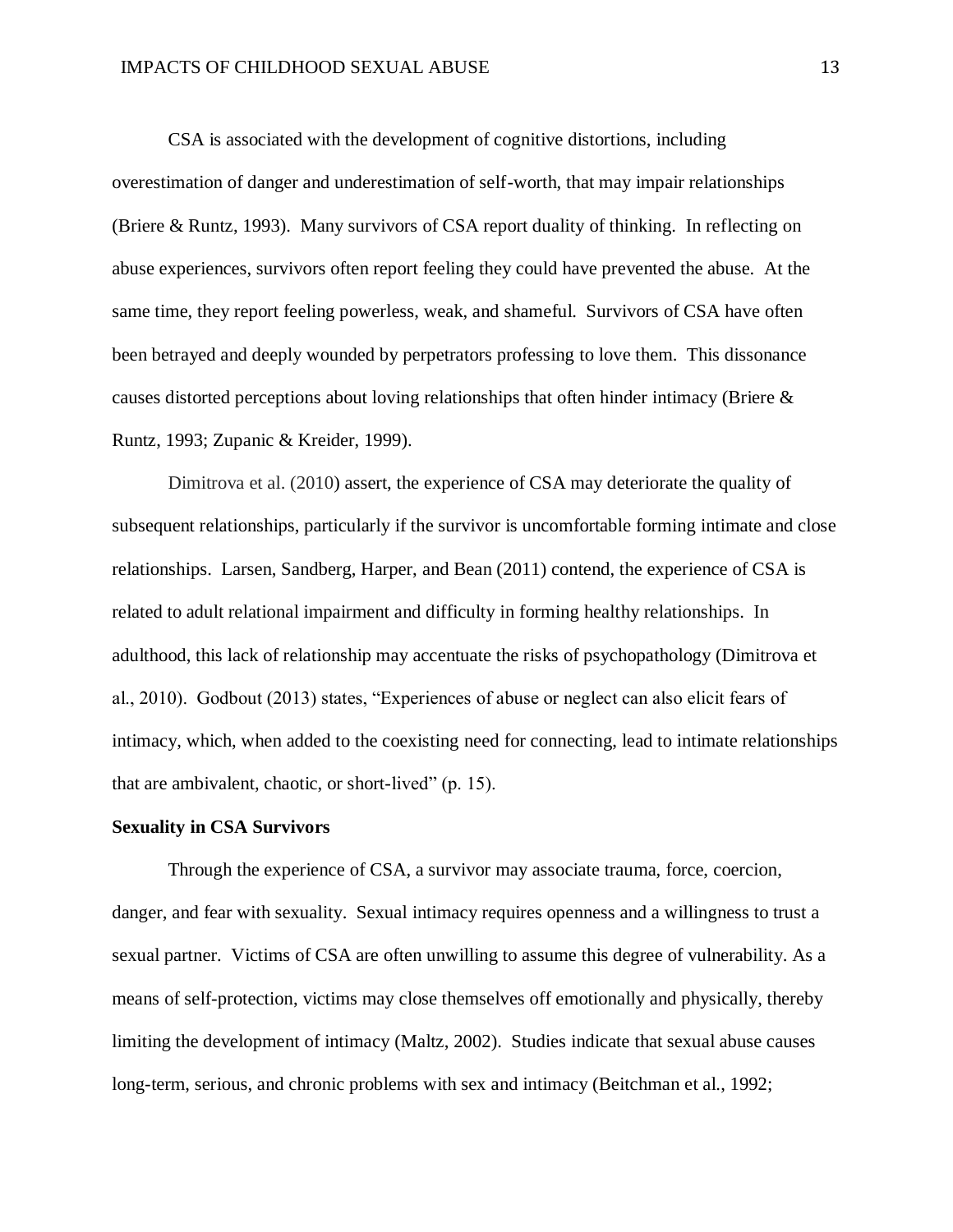Godbout, 2013). These include arousal disorders, premature ejaculation, erectile dysfunction, low levels of sexual satisfaction, and low desire to experience sexual activity. Survivors often experience a sense of disgust with touch, emotional distance and intruding thoughts during sex, and compulsive or inappropriate sexual behaviors (Maltz, 2002). Fear of sex, arousal dysfunctions, and orgasmic difficulty are the most commonly reported dysfunctions among women survivors. Men with a history of childhood sexual abuse also often struggle with arousal and desire, and are more likely to express aggression in sexual relationships (Ratican, 1992).

Adult survivors often report being frigid or promiscuous (Beitchman et al., 1992). and engagement in extradyadic affairs is associated with experience of CSA. A study by Whisman and Snyder (2007) found women with CSA history were four times more likely to engage in extradyadic affairs. CSA is also related to sexualized relationships, promiscuity, and seductive behavior (Ratican, 1992). Individuals who have been sexually abused have difficulty maintaining appropriate boundaries and rejecting unwanted sexual advances (Ratican, 1992). Additionally, the experience of sexual relations with family members may lead to other inappropriate sexualizations of friends, coworkers, and other nonromantic relationships (Finkelhor, 1985; Frias, Brassard, & Shaver, 2014).

#### **Impacts of CSA on Mental Health**

The association between CSA and adverse impacts on adult mental health is wellestablished. Research indicates a strong correlation between childhood sexual abuse and severe mental disorders including anxiety disorders, depressive disorders, posttraumatic stress disorder, eating disorders, sexual disorders, personality disorders, and substance abuse. (Horowitz, Widom, McLaughlin, & White, 2001; Spataro, Mullen, Burgess, Wells, & Moss 2004). CSA is also found to be a major cause in borderline personality disorders, and a contributing factor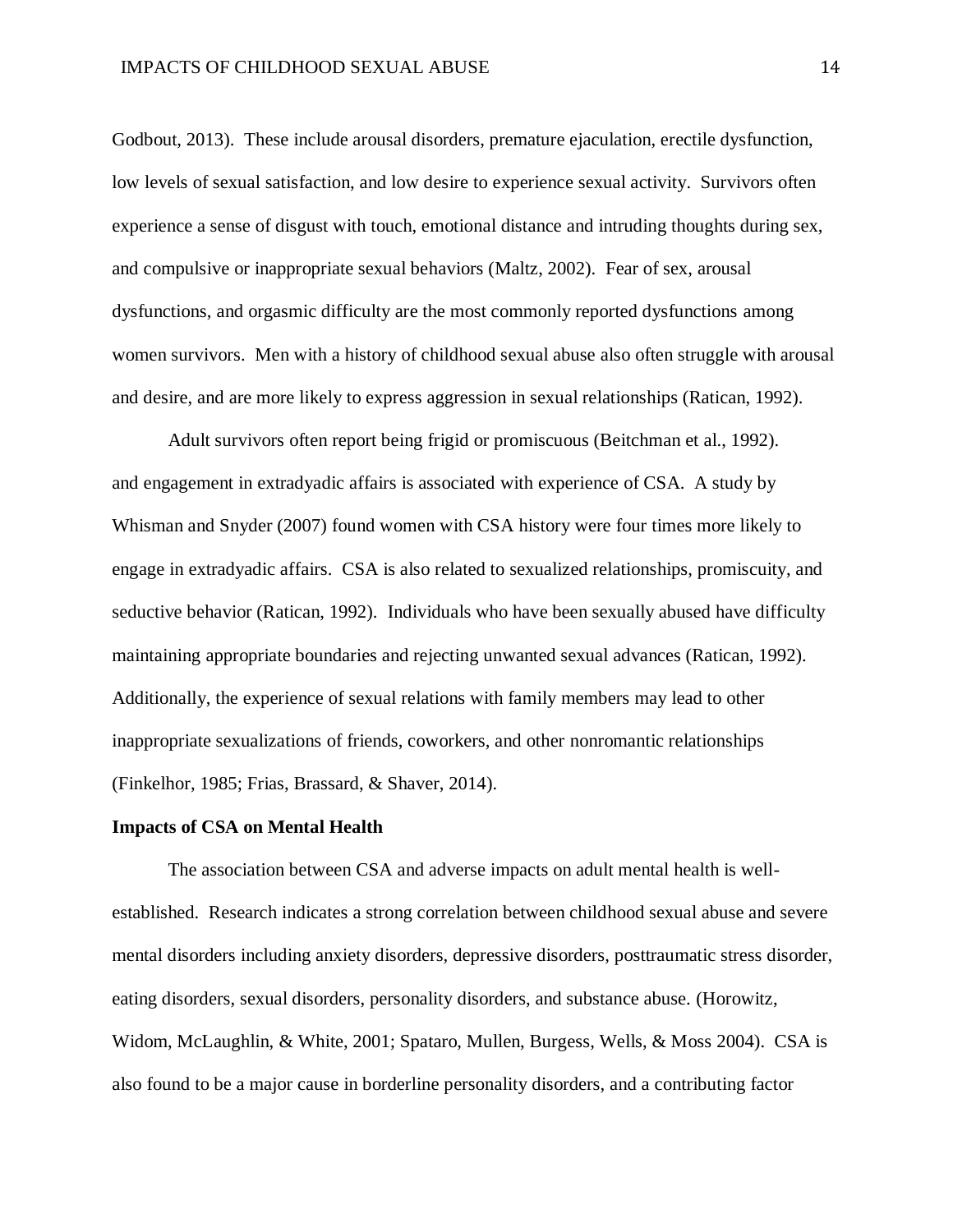paranoid and obsessive-compulsive disorders (Ratican, 1992). A study by Spataro, et al. (2004) indicates CSA survivors have twice the rate of major affective disorders, with anxiety disorders being the most frequent, and a "nearly fourfold increase in contacts with mental health services...compared with the general population" (p. 419).

Hall and Hall (2011) report depression as the most commonly reported symptom of childhood sexual abuse. Depression may result from chronic negative self-thoughts, feelings of worthlessness, and avoidance of relationship and connection with others. Depressive symptoms of CSA survivors include a sense of being down most of the time, suicidal ideation, sleep disturbances, and eating disturbances (Ratican, 1992). Beitchman et al. (1992) assert, "Women with a history of contact childhood sexual abuse were significantly more likely than victims of noncontact abused on non-abused controls to have experienced a major depressive episode and to have had more depressive episodes" (p. 106). Also, compared to non-abused controls, women childhood sexual abuse survivors were more likely to seek treatment, most often for depressive disorders (Beitchman et al., 1992).

Baldwin (1990) cites that in a study of 100 cases of multiple personality disorder, 83% were found to have experienced childhood sexual abuse. The development of dissociative disorders is also strongly related to childhood sexual abuse. Sexual abuse victims may cope with the psychological pain of the abuse by compartmentalizing or "splitting off" a part of the self in the psyche. Some survivors report having the sense of a young child stuck inside, hearing voices, and having conversations with fragmented aspects of themselves (Ratican, 1992).

Dissociative identities are formed within the most extreme and violent cases of childhood sexual abuse (Ratican, 1992; Baldwin, 1990). Baldwin (1990) suggests the 'double-bind phenomenon' is a primary marker for the development of multiple personalities. In these cases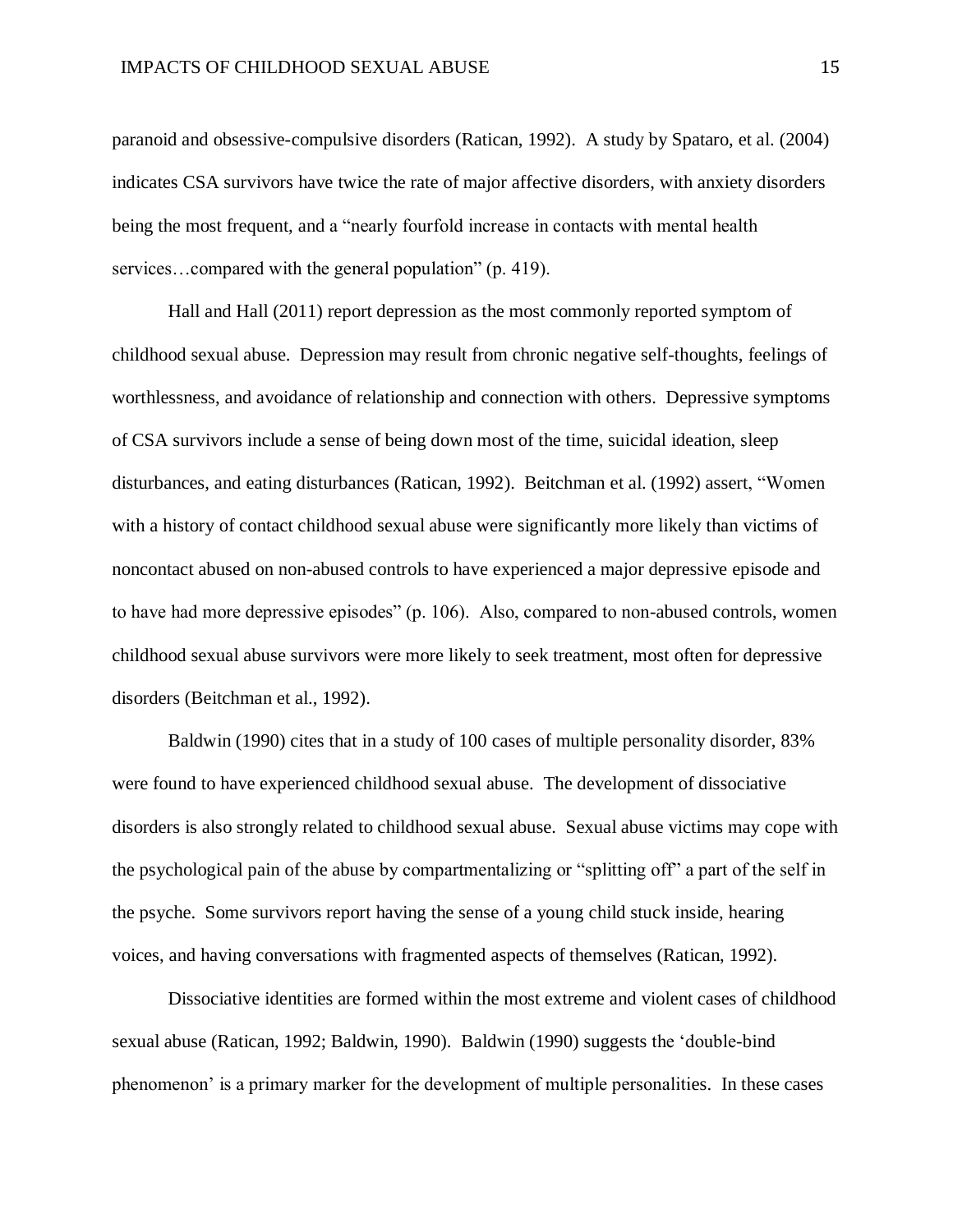of abuse, a child receives contradictory injunctions from primary caregivers, and receives nonverbal messages that he or she is not allowed to discuss the conflicting messages and expectations. For example, a father may be brutally raping his daughter, while telling her it is for her own good. If the daughter tells her mother about the abuse, the mother may accuse her of lying and call her a 'bad girl' for saying terrible things about her father. In double-bind cases, the child is betrayed and abandoned by primary sources of security, and also not allowed to selfadvocate. The child is left with his or her feelings of fear, abandonment, despair, and humiliation, which contrast sharply with a child's strong desire for safety and affection. Baldwin (1990) states, "Brutality from a stranger would in itself be traumatic, but coming from a loved one, it has the bizarre quality of combining intense and longed-for attention from the parent with pain and humiliation" (p. 980). In cases of frequent abuse a personality may be forced to split to adapt and protect itself from an irrational environment. If one struggles to manage his or her own personality in adulthood, it may be assumed that developing intimate relationships may likely pose significant challenges (Baldwin, 1990).

Research shows the development of psychosis in adults is linked to the experience of CSA (Alvarez et al., 2011). A 2011 study by the British National Survey of Psychiatric Morbidity found a strong relationship between CSA and psychosis in adults. Findings determined that those who were sexually abused in childhood were fifteen times more likely to develop a psychotic disorder (Bebbington et al., 2011).

Mental illness is correlated with lack of intimacy in relationships (Perry & Wright, 2006). Intimacy and social functioning may be hindered by certain features of mental illness, and by the side effects of psychiatric medications. Perry and Wright (2006) found that relationships of people with serious mental illness were characterized by less commitment and intimacy than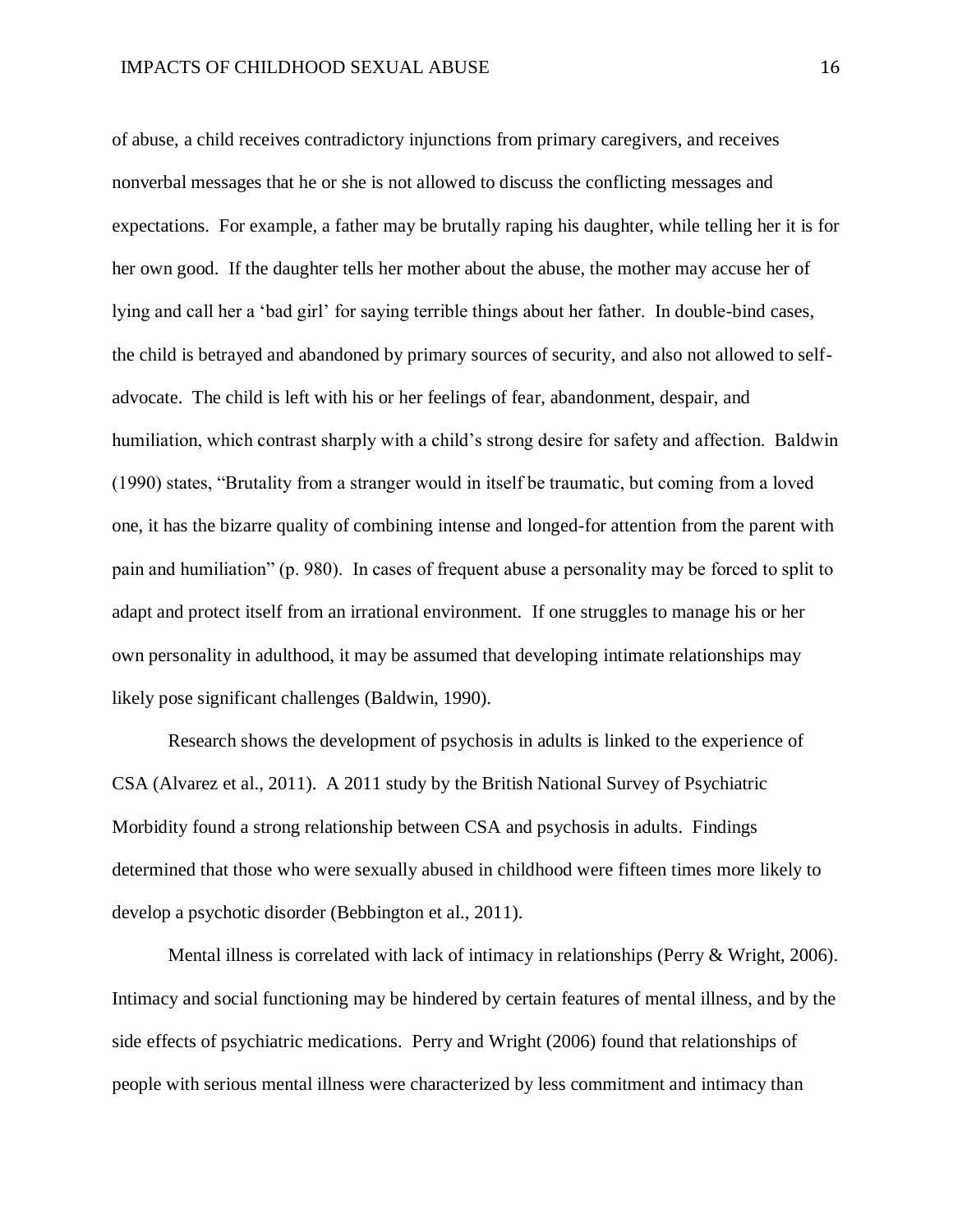those of the general population. Additionally, multiple studies have shown people with serious mental illness have an increased tendency to engage in concurrent and short-term sexual relationships, which may indicate lack of intimacy (Perry & Wright, 2006). Since victims of CSA are more likely to lack intimacy in relationships, they may be at higher risk for mental illness. All of the aforementioned diagnoses associated with CSA may affect the long-term quality of life in adults who have experienced sexual abuse as a child.

#### **Conclusion**

Because psychosocial development is epigenetic, with each stage building on subsequent stages, the trauma of sexual abuse in childhood often produces a highly unstable foundation for subsequent psychosocial development. Adult CSA survivors often face profound challenges in developing and maintaining secure attachments, healthy identity and self-esteem, strong relationships, healthy sexuality, and mental health. To better address client needs, develop empathy, and accurately conceptualize CSA clients' problems, it is imperative for counselors to expand their knowledge on the dynamics and enduring impacts of childhood sexual abuse.

While CSA survivors may have awareness of their abuse and their current dysfunction, they may not understand the devastating impacts of CSA, and thereby attribute their negative experiences to internal factors (Gold, 1986). Therefore, counselors should advocate for clients in providing psychoeducation on the effects of CSA to clients. With knowledge of the effects of CSA on psychosocial functioning in adulthood, counselors may help CSA clients identify current impacts of early abuse and empower clients to overcome long-term effects of sexual abuse in childhood.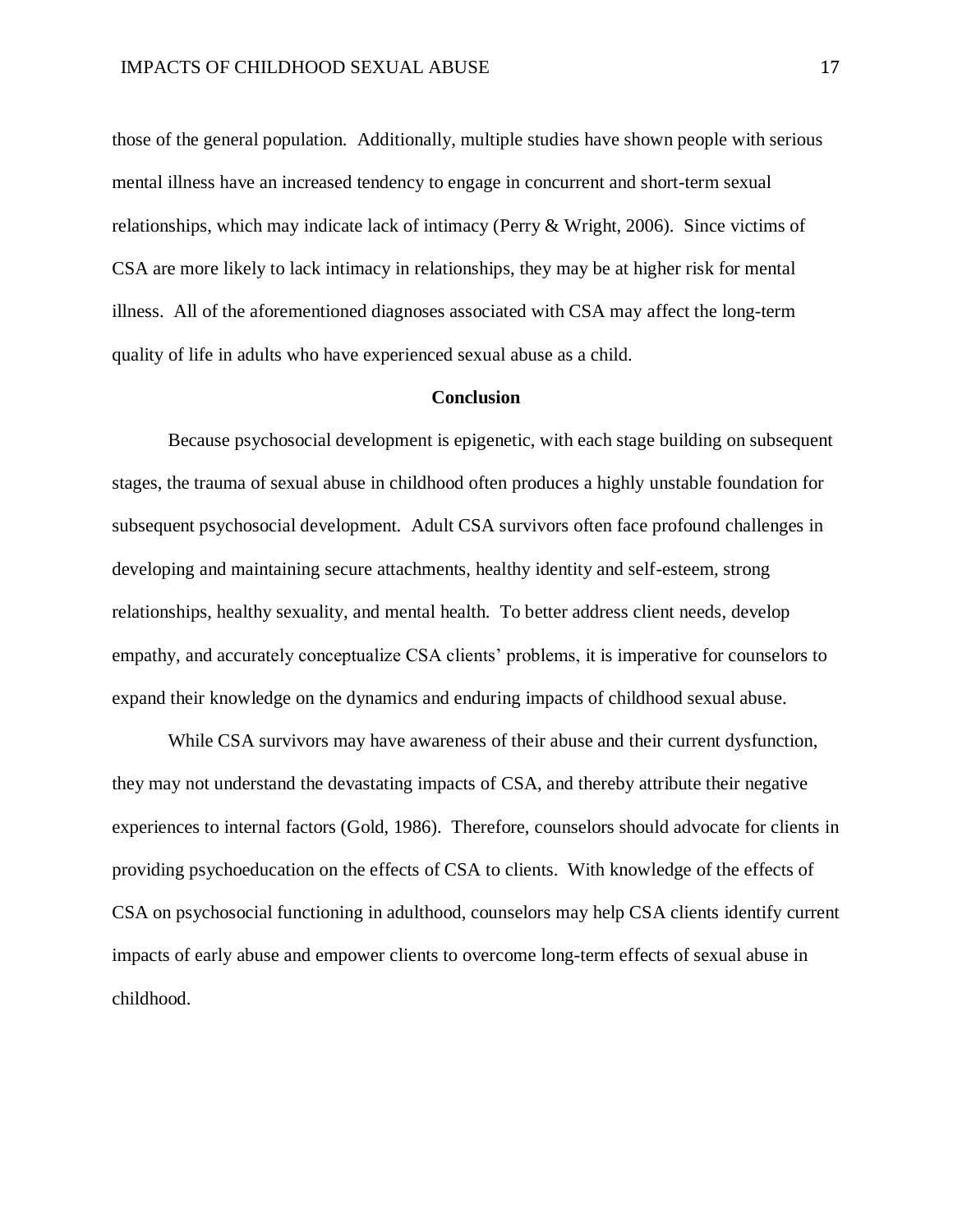## **References**

- Alvarez, M., Roura, P., Osés, A., Foguet, Q., Solá, J., & Arrufat, F. (2011). Prevalence and clinical impact of childhood trauma in patients with severe mental disorders. *Journal of Nervous and Mental Disease*, *199*(3), 156-161.
- Bebbington, P., Jonas, S., Kuipers, J., King, M., Cooper, C., Brugha, T., Meltzer, H., & Jenkins, R. (2011). Childhood sexual abuse and psychosis. *The British Journal of Psychiatry*, *199*, 29-37. doi: 10.1192/bjp.bp.110.083642
- Beitchman, J. H., Zucker, K. J., Hood, J. E., DaCosta, G.A., Akman, D., & Cassavia, E. (1992). A review of the long-term effects of child sexual abuse. *Child Abuse and Neglect*, *16*, 108-118.
- Berzoff, J. (2008). *Inside out and outside in: Psychodynamic clinical theory and psychopathology in contemporary multicultural contexts* (3rd edition). Lanham, MD: Rowman & Littlefield.
- Black, R. S., Curran, D., & Dyer, K. F. (2013). The impact of shame on the therapeutic alliance and intimate relationships. *Journal of Clinical Psychology*, *69*, 646-654. doi: 10.1002/jclp.21959
- Bowlby, J. (1973). *Attachment and loss: Volume 1, attachment*. London, England: Hogarth Press.
- Briere, J., & Runtz. M. (1993). Childhood sexual abuse: Long-term sequelae and implications for psychological assessment. *Journal of Interpersonal Violence*, *8*(3), 312-330.
- Brown, B. (2012). *Daring greatly*. New York, MY: Penguin Random House
- Corey, G., & Corey, M. S. (2014). *I never knew I had a choice*. Belmont, CA: Brooks/Cole.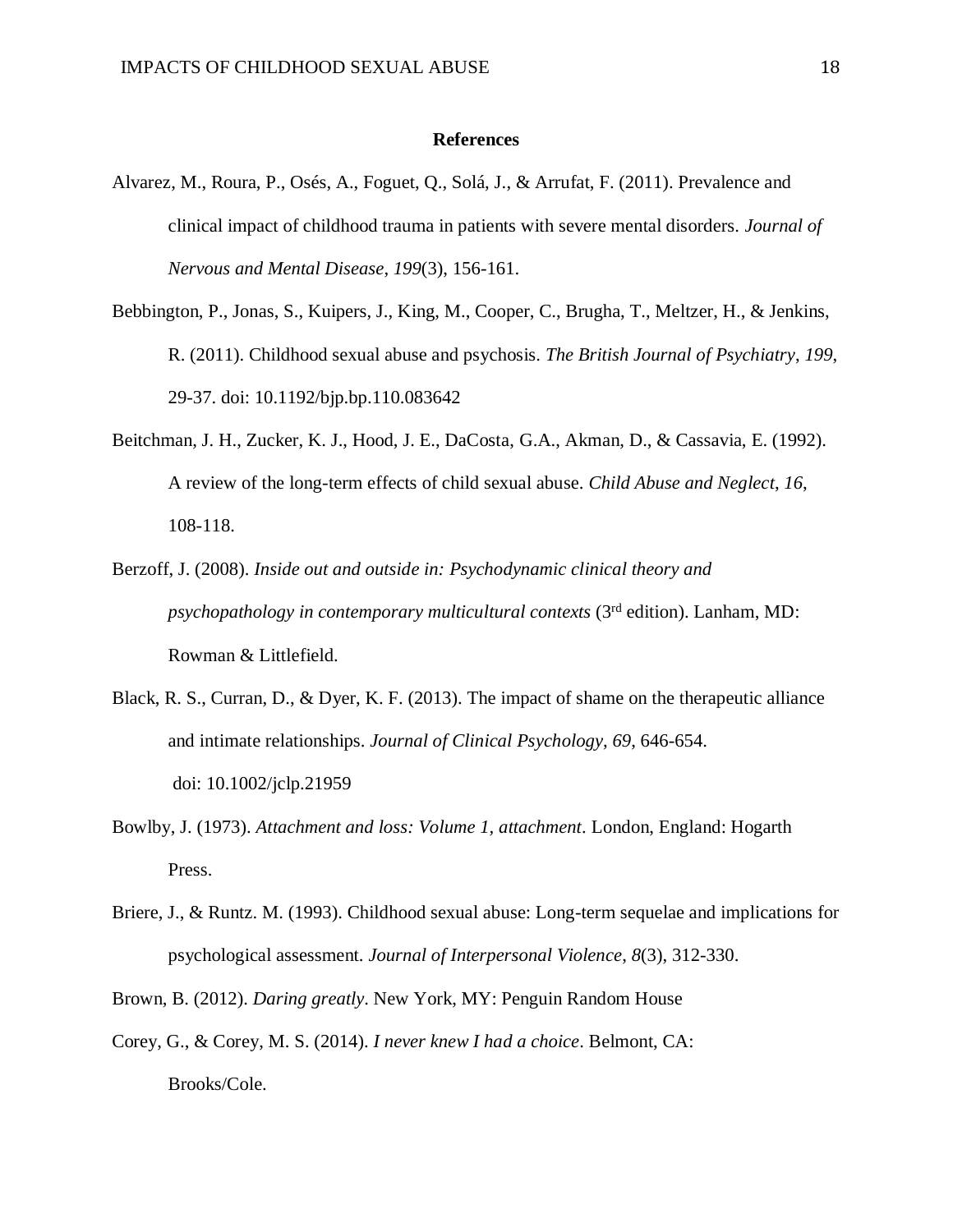- Crosse, S., Kaye, E., & Ratnofsky, A. (1993). *A report on the maltreatment of children with disabilities.* Washington, D.C.: National Clearinghouse on Child Abuse and Neglect Information.
- Dimitrova, N., Pierrehumbert, B., Glatz, N., Torrisi, R., Heinrichs, M., Halfon, O., & Chouchena, O. (2010). Closeness in relationships as a mediator between sexual abuse in childhood or adolescence and psychopathological outcome in adulthood. *Clinical Psychology and Psychotherapy*, *17*, 183-195. doi:10.1002/cpp.650
- Dorahy, M. J. (2010). The impact of dissociation, shame, and guilt on interpersonal relationships in chronically traumatized individuals: A pilot study. *Journal of Traumatic Stress*, *23*(5), 653-656.
- Eisenberg, N. (2000). Emotion, regulation, and moral development. *Annual Review of Psychology*, *51*, 665-697.
- Erikson, E. H. (1963). *Childhood and society* (2nd ed.). New York, NY: W. W. Norton & Co.
- Feinauer, L., & Hilton, H. G. (2003). Hardiness as a moderator of shame associated with childhood abuse. *The American Journal of Family Therapy*, *31*, 65-78.
- Feiring, C., Simon, V. A., & Cleland, C. M. (2009). Childhood sexual abuse, stigmatization, internalizing symptoms, and the development of sexual difficulties and dating aggression. *Journal of Consulting and Clinical Psychology*, *77*(1), 127-137.
- Finkelhor, D., & Browne, A. (1985). The traumatic impact of child sexual abuse: A conceptualization. *American Journal of Orthopsychiatry*, *55*(4), 530-541.
- Finkelhor, D., & Baron, L. (1985). Risk factors for child sexual abuse. *Journal of Interpersonal Violence*, *1*(1), 43-71.

Finkelhor, D. (2009). The prevention of childhood sexual abuse. *Future of Children*, *19*(2),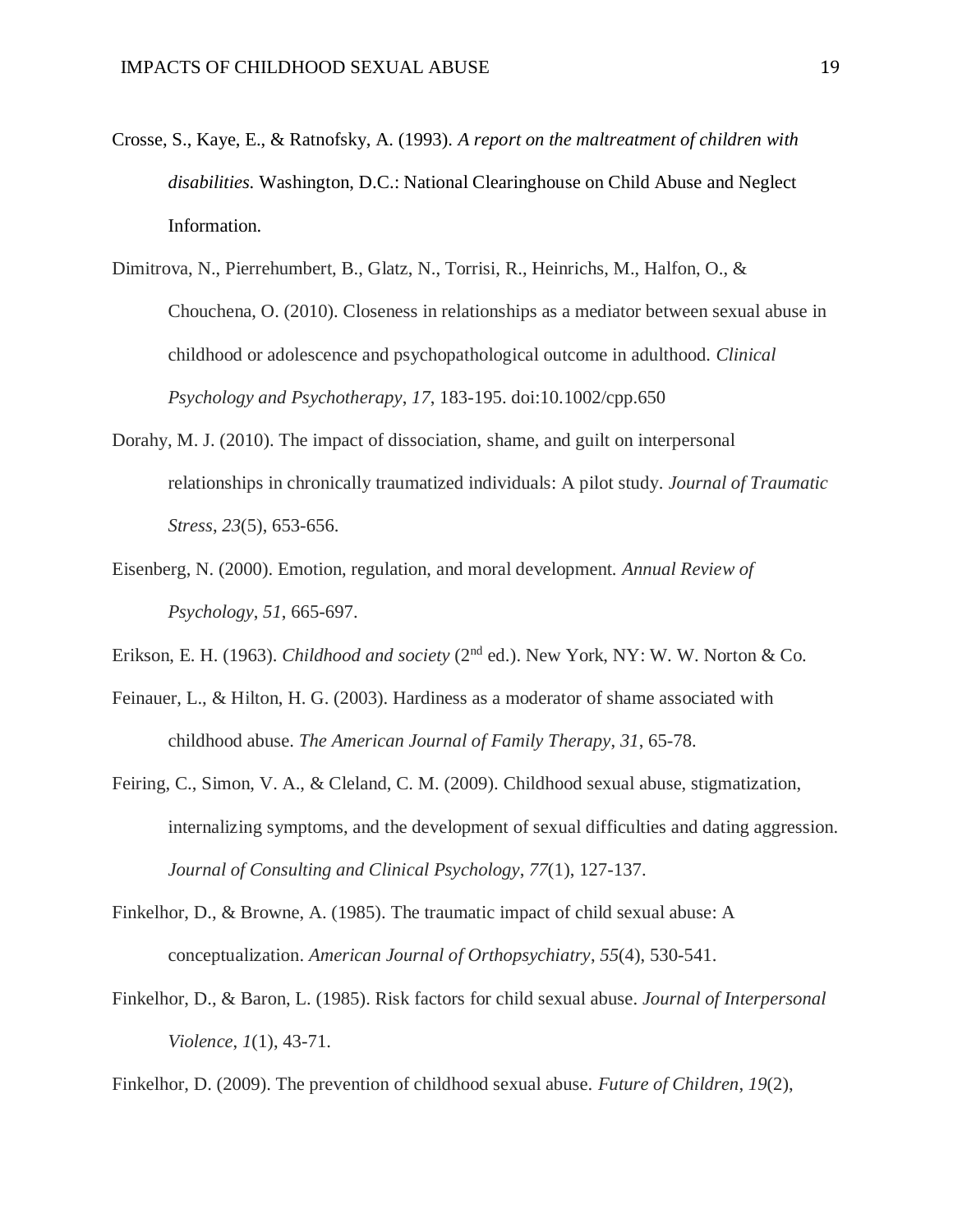169-194.

- Frias, M. T., Brassard, A., & Shaver, P.R. (2014). Childhood sexual abuse and attachment insecurities as predictors of women's own and perceived-partner extradyadic involvement. *Child Abuse and Neglect, 38*(9), 1450-1458. doi: 10.1016/j.chiabu.2014.02.009
- Gold, E. R. (1986). Long-term effects of sexual victimization in childhood: An attributional approach. *Journal of Consulting and Clinical Psychology, 54,* 471-475.
- Greene, R. R., & Kropf, N. (2009). *Human behavior theory: A diversity framework*. New Brunswick, NJ: Transaction.
- Godbout, N. (2013). Childhood trauma and couple relationships. *Integrating Science and Research*, *3*(2), 14-17.
- Hall, M., & Hall, J. (2011). The long-term effects of childhood sexual abuse: Counseling implications. Retrieved from

[http://counselingoutfitters.com/vistas/vistas11/Article\\_19.pdf](http://counselingoutfitters.com/vistas/vistas11/Article_19.pdf)

- Hamachek, D. (1990). Evaluating self-concept and ego status in Erikson's last three psychosocial stages. *Journal of Counseling and Development*, *68*, 677-683.
- Horowitz, A. V., Widom, C. S., McLaughlin, J., & White, H. R. (2001). The impact of child abuse and neglect on adult mental health: A prospective study. *Journal of Health and Social Behavior*, *42*(2), 184-201.
- Larsen, C. D., Sandberg, J. G., Harper, J. M., & Bean, R. (2011). The effects of childhood abuse on relationship quality: Gender differences and clinical implications. *Family Relations, 60*, 435-445.
- Lutwak, N., Panish, J., & Ferrari, J. (2003). Shame and guilt: Characterological vs. behavioral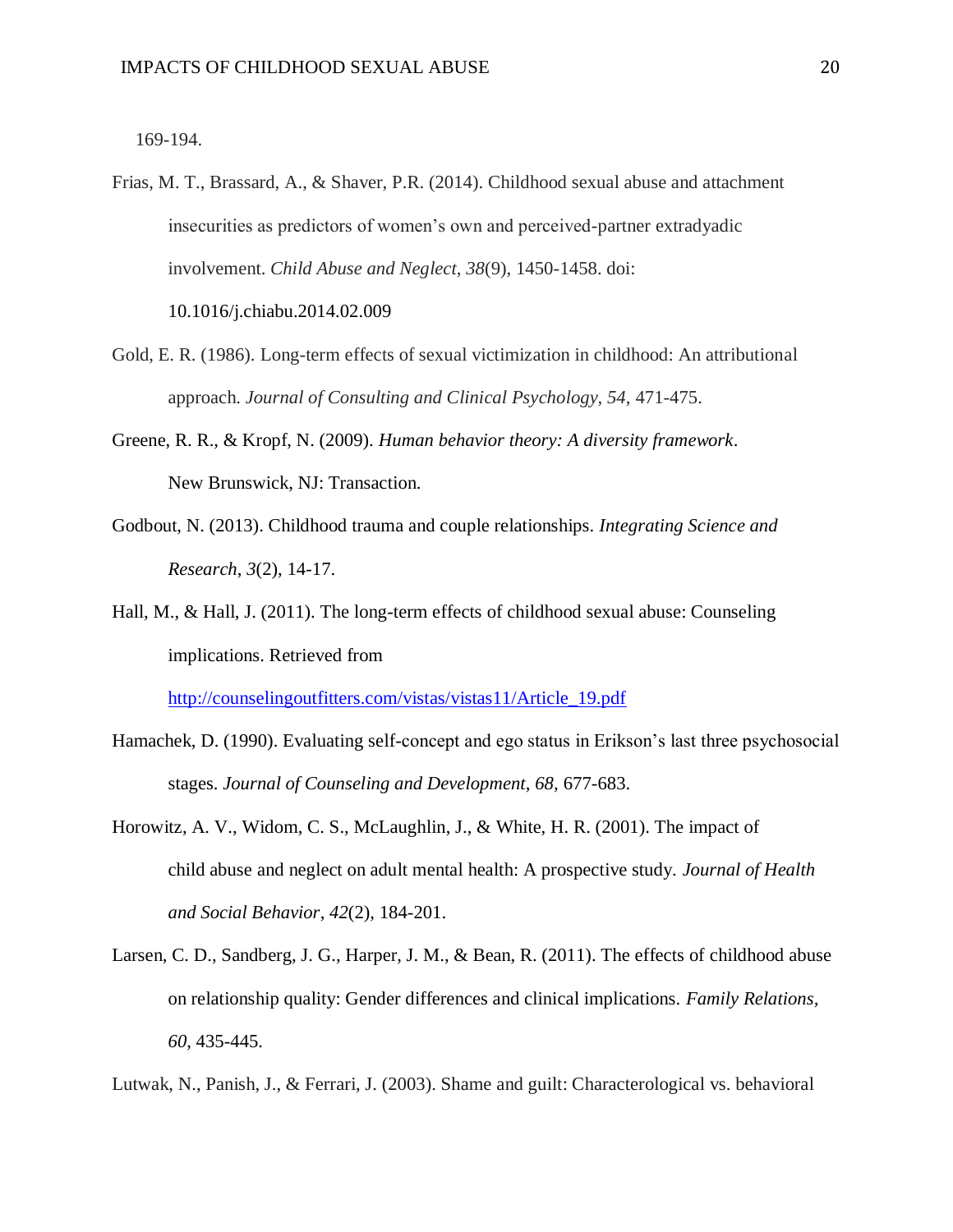self-blame and their relationship to fear of intimacy. *Personality and Individual Differences*, *35*, 909–916.

- Maltz, W. (2002). Treating the sexual intimacy concerns of sexual abuse survivors. *Sexual and Relationship Therapy*, *17*(4), 321-326.
- National Center for Victims of Crime (2012). *Child abuse statistics*. Retrieved from: [http://victimsofcrime.org/media/reporting-on-child-sexual-abuse/child-sexual-abuse](http://victimsofcrime.org/media/reporting-on-child-sexual-abuse/child-sexual-abuse-statistics)[statistics](http://victimsofcrime.org/media/reporting-on-child-sexual-abuse/child-sexual-abuse-statistics)
- Perry, B. L., & Wright, E. R. (2006). The sexual partnerships of people with serious mental illness. *The Journal of Sex Research*, *43*(2), 174-181.
- Ratican, K. (1992). Sexual abuse survivors: Identifying symptoms and special treatment considerations. *Journal of Counseling & Development*, *71*(1), 33-38.
- Sedlak, A. J. Mettenberg, J., Basena, M., Petta, I., McPherson, K., Greene, A., and Li, S. (2010). *Fourth national incident study of child abuse and neglect: Report to congress, executive summary*. Washington, D.C.: U.S. Department of Health and Human Services, Administration for Children and Families.
- Siegelman, C. K., & Rider, E. A. (2012). *Life-span human development* (7<sup>th</sup> ed.). Belmont, CA: Wadsworth, Inc.
- Sneed, J. R., Krauss Whitebourne, S., & Culang, M. E. (2008). Trust, identity, and ego integrity: Modeling Erikson's core stages over 34 years. *Journal of Adult Development*, *13*, 148- 157. doi: 10.1007/s10804-007-9026-3.
- Snyder, H. N. (2000). *Sexual assault of young children as reported to law enforcement: Victim, incident, and offender characteristics.* Pittsburgh, PA: National Center for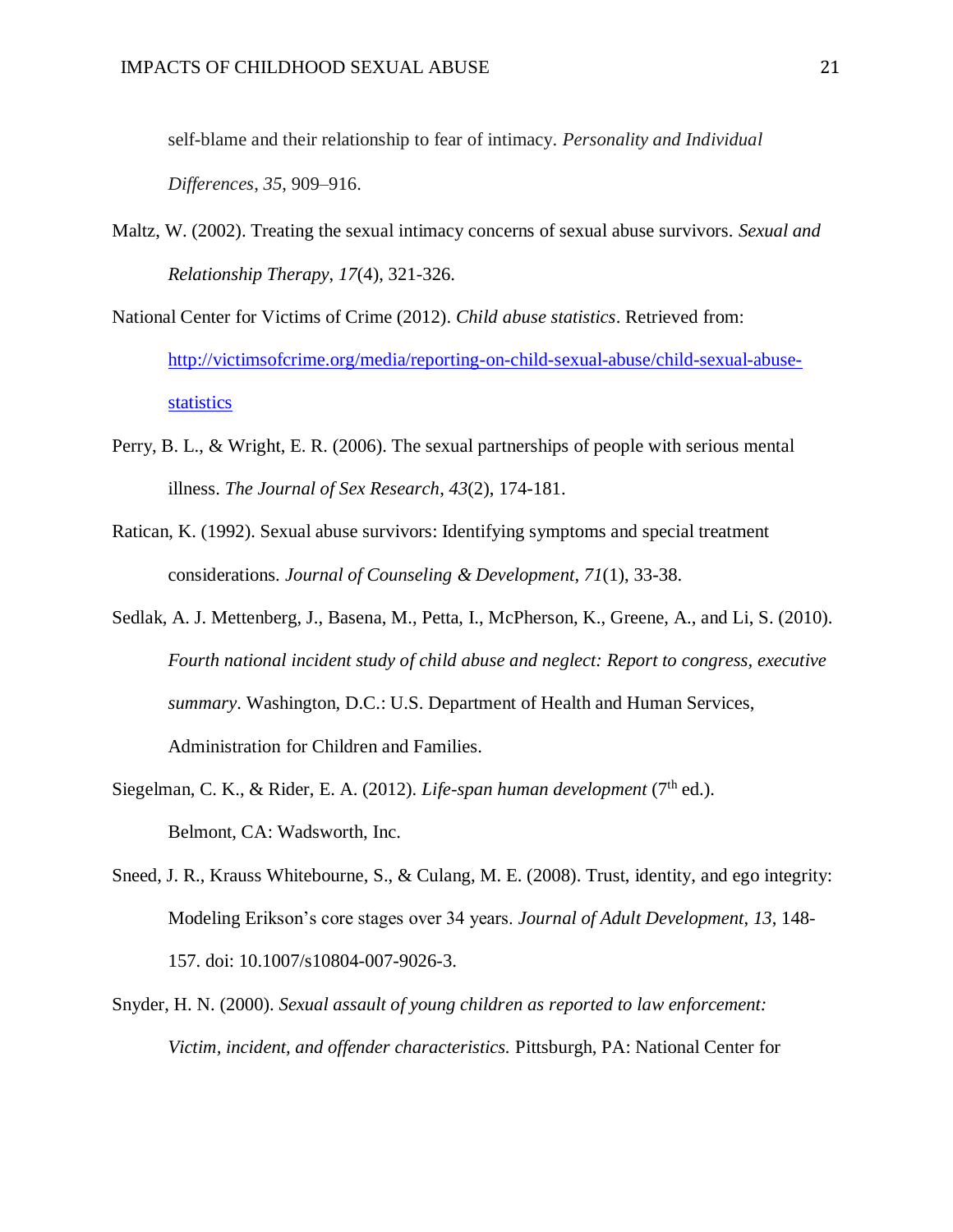Juvenile Justice. Retrieved from U.S. Department of Justice website:

<https://www.bjs.gov/content/pub/pdf/saycrle.pdf>

- Spataro, J., Mullen, P. E., Burgess, P. M., Wells, D. L., & Moss, S. A. (2004). Impact of child sexual abuse on mental health: Prospective study in males and females. *British Journal of Psychiatry*, *184,* 416-421.
- U.S. Department of Health & Human Services, Administration for Children and Families, & Administration on Children, Youth and Families, & Children's Bureau. (2017). *Child maltreatment 2015*. Retrieved from [http://www.acf.hhs.gov/programs/cb/research-data](http://www.acf.hhs.gov/programs/cb/research-data-technology/statistics-research/child-maltreatment)[technology/statistics-research/child-maltreatment](http://www.acf.hhs.gov/programs/cb/research-data-technology/statistics-research/child-maltreatment)
- Whisman, M. A., and Snyder, D. K. (2007). Sexual infidelity in a national survey of American women: Differences in prevalence and correlates as a function of method assessment. *Journal of Family Psychology, 21,* 147-154.
- World Health Organization, Consultation on Child Abuse Prevention World Health Organization, Violence and Injury Prevention Team, Global Forum for Health Research. (1999). *Report on the consultation of child abuse prevention.* Retrieved from <http://apps.who.int/iris/handle/10665/65900>
- World Health Organization, Gender and Women's Health, Family and Community Health, Injuries and Violence Prevention, Noncommunicable Diseases and Mental Health. (2003). *Guidelines for medico-legal care for victims of sexual violence*. Retrieved from

[http://www.who.int/violence\\_injury\\_prevention/publications/violence/med\\_leg\\_guideline](http://www.who.int/violence_injury_prevention/publications/violence/med_leg_guidelines/en/) [s/en/](http://www.who.int/violence_injury_prevention/publications/violence/med_leg_guidelines/en/)

World Health Organization (2016). *Child maltreatment fact sheet*. Retrieved from